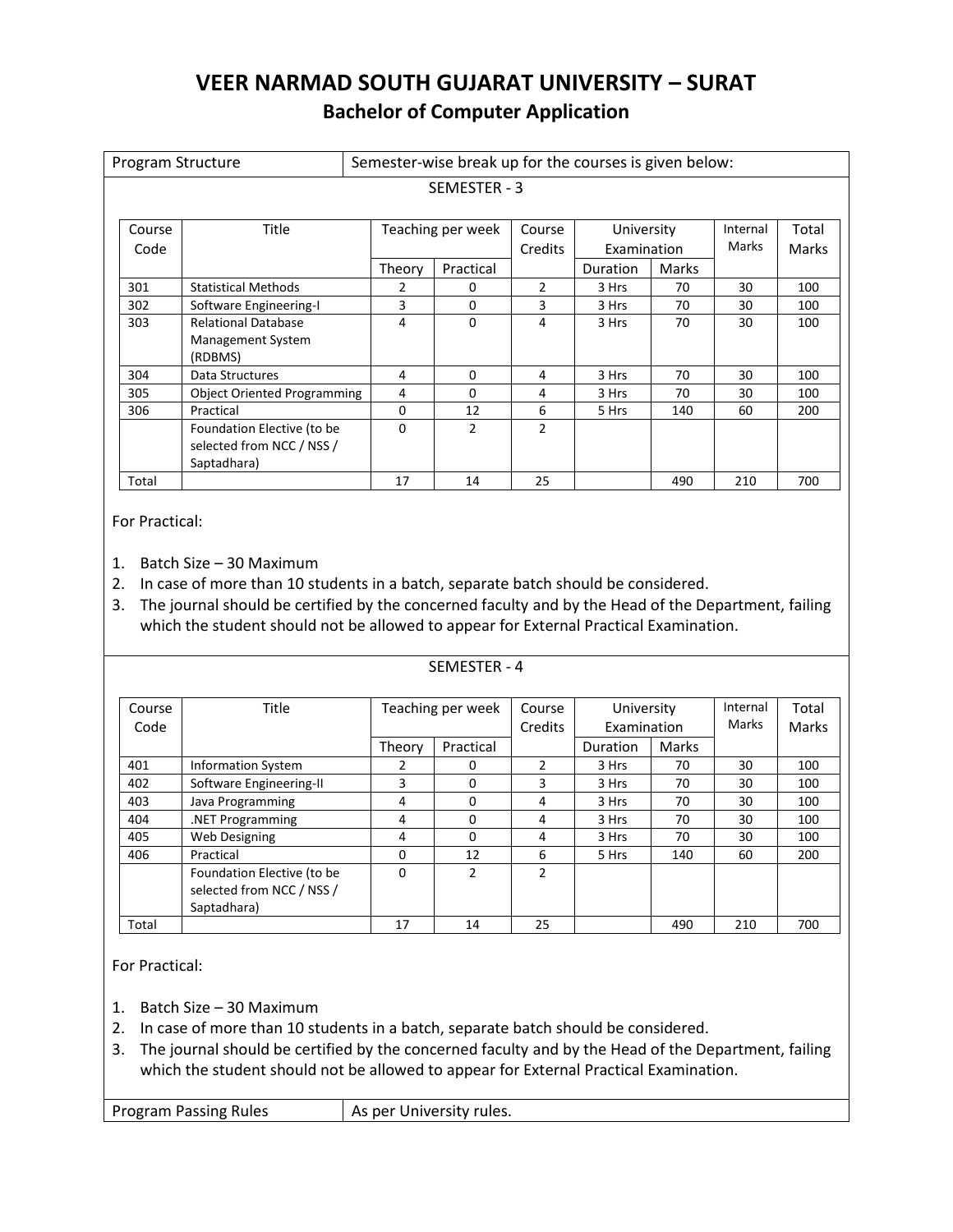## **Course: 301: Statistical Methods**

| <b>Course Code</b>          | 301                                                                        |
|-----------------------------|----------------------------------------------------------------------------|
| <b>Course Title</b>         | <b>Statistical Methods</b>                                                 |
| Credit                      | $\overline{2}$                                                             |
| <b>Teaching per Week</b>    | 2 Hrs                                                                      |
| Minimum weeks per Semester  | 15 (Including Class work, examination, preparation etc.)                   |
| Review / Revision           | <b>June 2018</b>                                                           |
| Purpose of Course           | To develop statistical problems solving abilities relevant to Computer     |
|                             | Science.                                                                   |
| Course Objective            | 1. To make students understand various statistical methods.                |
|                             | 2. To develop the ability to compute descriptive statistics including      |
|                             | diagrammatic representation and interpretation.                            |
|                             | To be able to carry out simple linear regression analysis.<br>3.           |
| Pre-requisite               | None                                                                       |
| Course Out come             | Ability to use computers to analyse data.                                  |
| <b>Course Content</b>       | Unit 1. Introduction and Presentation of statistical data                  |
|                             | 1.1. Types of variables                                                    |
|                             | 1.2. Univariate, bivariate and multivariate data                           |
|                             | 1.3. Univariate and bivariate frequency distributions                      |
|                             |                                                                            |
|                             | Unit 2. Measure of central tendency-mean, median and mode                  |
|                             |                                                                            |
|                             | Unit 3. Measures of dispersion (absolute as well as relative)              |
|                             | 3.1. Mean deviation                                                        |
|                             | 3.2. Standard deviation                                                    |
|                             | 3.3. Coefficient of mean deviation and coefficient of variation            |
|                             | <b>Unit 4. Correlation</b>                                                 |
|                             | 4.1. Introduction                                                          |
|                             | 4.2. Types of correlation and scatter diagrams                             |
|                             | 4.3. Rank correlation coefficient                                          |
|                             |                                                                            |
|                             | <b>Unit 5. Regression</b>                                                  |
|                             | 5.1. Concept of dependent and independent variables                        |
|                             | 5.2. Introduction to liner regression                                      |
|                             | 5.3. Line of regression (with one independent variable)                    |
|                             |                                                                            |
|                             | Methods should be explained conceptually and corresponding                 |
|                             | examples should be given. No proof should be given to any of the           |
|                             | methods.                                                                   |
|                             |                                                                            |
| Reference Book              | Introduction to mathematical statistics, Hogg R V & Craig A L - Tata<br>1. |
|                             | <b>McGraw Hill</b>                                                         |
|                             | 2. An introduction to the theory of statistics, Yule U G & Kendall MG -    |
|                             | C. Griffin & Co.                                                           |
|                             | Statistical Methods, S. P. Gupta - Sultan Chand & Co<br>3.                 |
| <b>Teaching Methodology</b> | Class Work, Discussion, Self-Study, Seminars and/or Assignments            |
| <b>Evaluation Method</b>    | 30% Internal assessment.                                                   |
|                             | 70% External assessment.                                                   |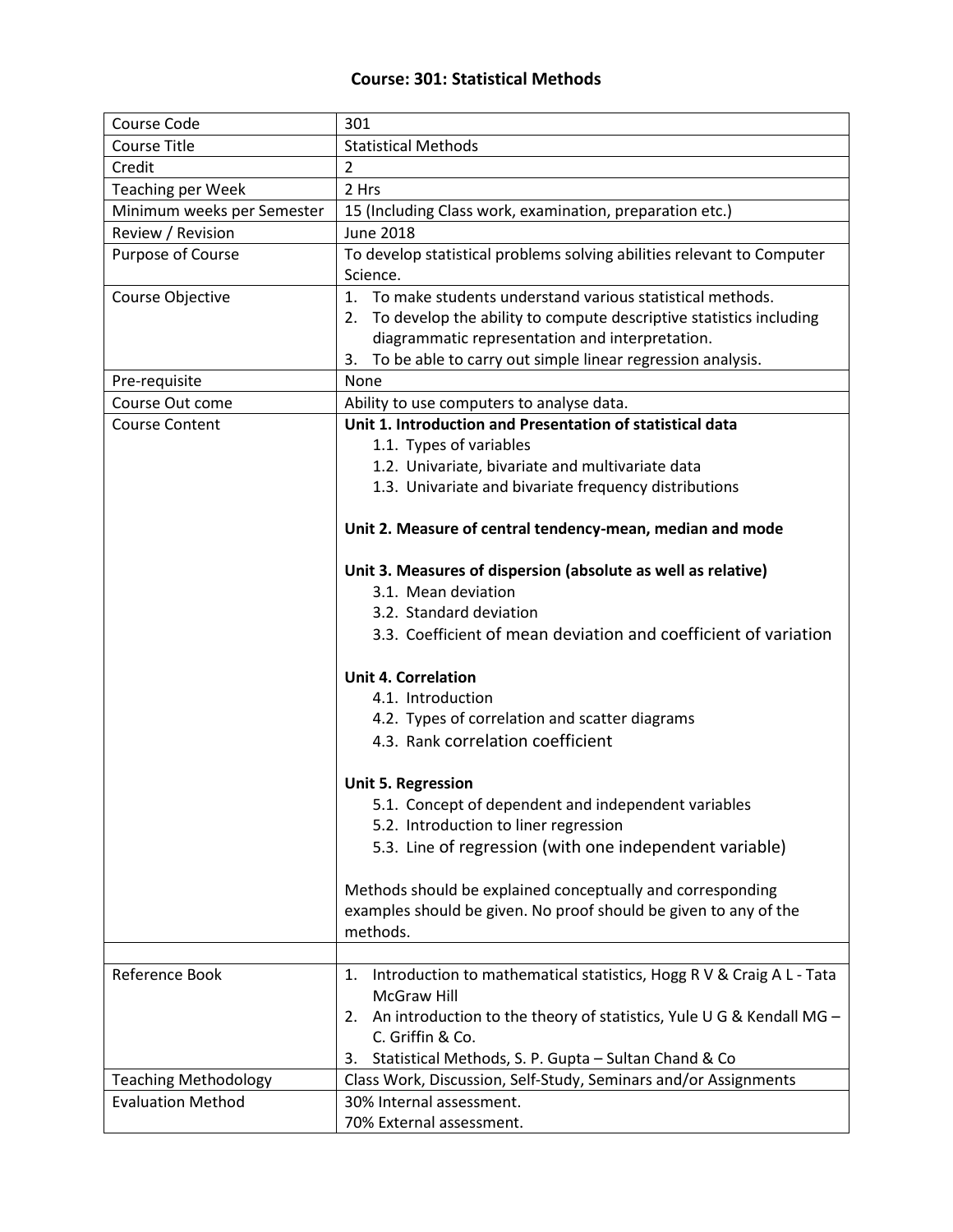## **Course: 302: Software Engineering-I**

| Course Code                | 302                                                                      |
|----------------------------|--------------------------------------------------------------------------|
| <b>Course Title</b>        | Software Engineering - I                                                 |
| Credit                     | 3                                                                        |
| <b>Teaching per Week</b>   | 3 Hrs                                                                    |
| Minimum weeks per Semester | 15 (Including Class work, examination, preparation etc.)                 |
| Review / Revision          | <b>June 2018</b>                                                         |
| Purpose of Course          | Computer software engineers apply the principles and techniques of       |
|                            | computer science, engineering, and mathematical analysis to the          |
|                            | design, development, testing, and evaluation of the software and the     |
|                            | systems that enable computers to perform their many applications.        |
| Course Objective           | To make students understand how to engineer the software.<br>1.          |
|                            | To make students understand various components of software<br>2.         |
|                            | process model and their working.                                         |
|                            | To make students understand the importance of requirement<br>3.          |
|                            | analysis.                                                                |
|                            | To make students understand various approaches of system<br>4.           |
|                            | design.                                                                  |
| Pre-requisite              | Prior knowledge of some software.                                        |
| Course Out come            | After studying this, students will be able to understand how software is |
|                            | engineered and importance of various aspects of software                 |
|                            | engineering. This course will also help students appreciate the role of  |
|                            | various design principles. After successful completion students will be  |
|                            | able to perform requirement analysis and system design for their         |
|                            | applications.                                                            |
|                            |                                                                          |
|                            |                                                                          |
| <b>Course Content</b>      | Unit 1. Introduction                                                     |
|                            | 1.1 What is software?                                                    |
|                            | 1.2 Software characteristics.                                            |
|                            | 1.3 Software Engineering: definition.                                    |
|                            |                                                                          |
|                            | <b>Unit 2. Software Engineering</b>                                      |
|                            | 2.1 Software Applications, Myths.                                        |
|                            | 2.2 Software Engineering: Generic View.                                  |
|                            | <b>Unit 3. Software Process models</b>                                   |
|                            | 3.1 Introduction of Waterfall model.                                     |
|                            | 3.2 Prototype model.                                                     |
|                            | 3.3 Spiral Model                                                         |
|                            | 3.4 Incremental Model                                                    |
|                            |                                                                          |
|                            | Unit 4. Requirement analysis                                             |
|                            | 4.1 Introduction.                                                        |
|                            | 4.2 Current Application Analysis.                                        |
|                            | Requirement gathering techniques & Fact Finding, Recording<br>4.3        |
|                            | Outcome.                                                                 |
|                            | 4.4 DFD, Data Dictionary and Process Specification.                      |
|                            | 4.5 Importance of Requirement Specifications.                            |
|                            | 4.6 Software Requirement Specification Document.                         |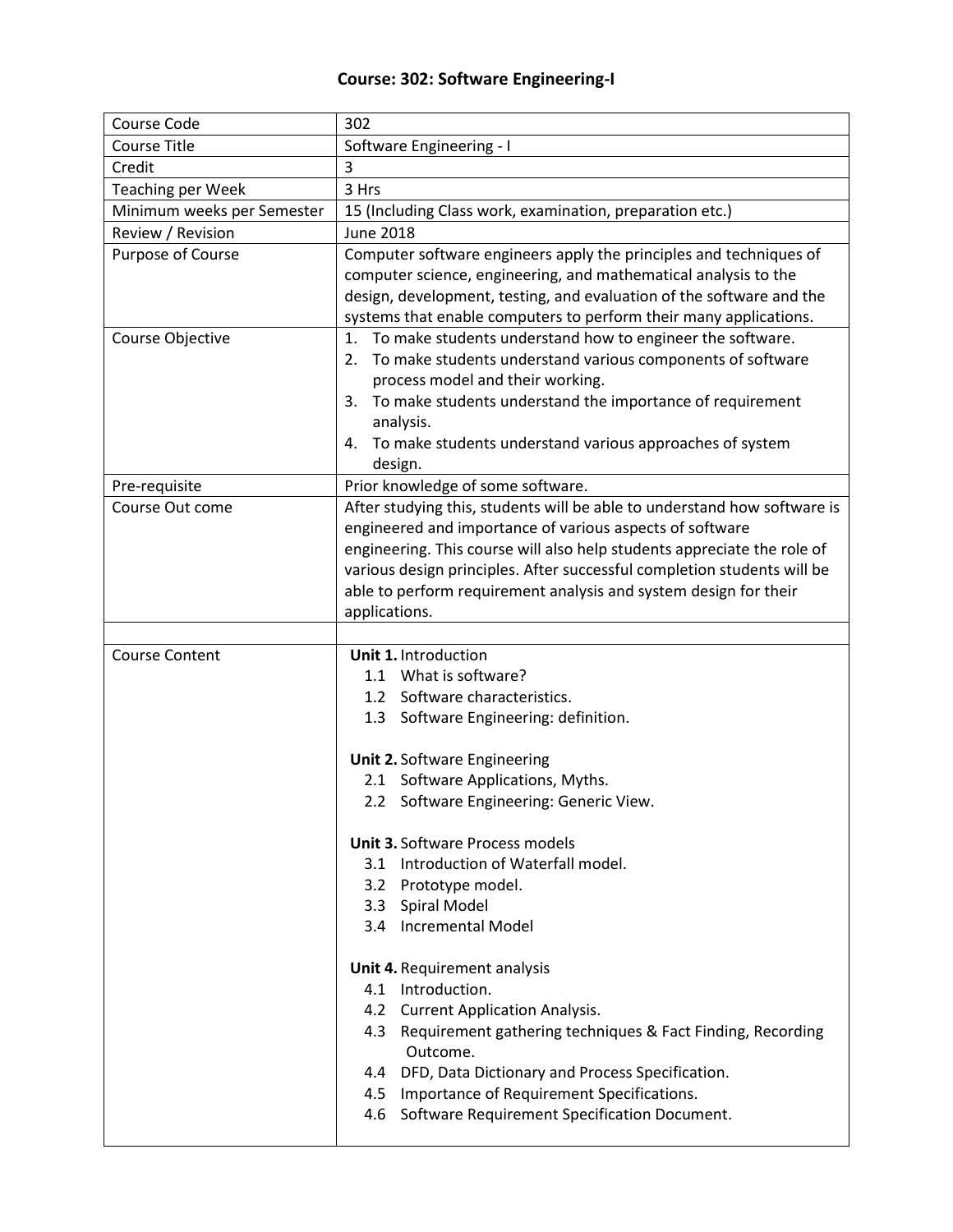|                             | Unit 5. System Design<br>5.1 Design model.<br>5.2 Principal and Concepts.<br>5.3 Functional Independence.<br>5.4 Module & Sequence.<br>5.5 Effectiveness of Modular Design.<br>5.6 Mapping of Requirements into Design.<br>Design Documentation.<br>5.7                                                                                                                                                                                                                                                                                                                                                                                                                                                                                                                                                                                                   |
|-----------------------------|-----------------------------------------------------------------------------------------------------------------------------------------------------------------------------------------------------------------------------------------------------------------------------------------------------------------------------------------------------------------------------------------------------------------------------------------------------------------------------------------------------------------------------------------------------------------------------------------------------------------------------------------------------------------------------------------------------------------------------------------------------------------------------------------------------------------------------------------------------------|
| Reference Books             | 1. Software Engineering - A Practitioners' approach, R. S. Pressman -<br>McGraw Hill.<br>Software Engineering concepts, Richard Fairley - McGraw Hill.<br>2.<br>3. An Integrated Approach to Software Engineering, Pankaj Jalota -<br>Narosa.<br>4. Software Engineering a Concise Study, Kelkar - PHI.<br>5. Fundamentals of Software Engineering, 4 <sup>th</sup> Edition, Rajib Mall -<br>PHI.<br>6. Software Engineering, Ian Sommerville - Pearson Education.<br>7. System Analysis & Design in changing world, Satzinger, Jackson,<br>Burd - Course Technology.<br>8. System Analysis, Design & Introduction to S/W Engineering, Prof. S.<br>Parthasathy & Prof. B. W. Khalkar - Master Academy, Nashik.<br>9. System Analysis & Design, Elias M - Galgotia Publications.<br>10. System Analysis & Design, Richard Fairley - Galgotia Publications. |
| <b>Teaching Methodology</b> | Class Work, Discussion, Self-Study, Seminars and/or Assignments                                                                                                                                                                                                                                                                                                                                                                                                                                                                                                                                                                                                                                                                                                                                                                                           |
| <b>Evaluation Method</b>    | 30% Internal assessment.<br>70% External assessment.                                                                                                                                                                                                                                                                                                                                                                                                                                                                                                                                                                                                                                                                                                                                                                                                      |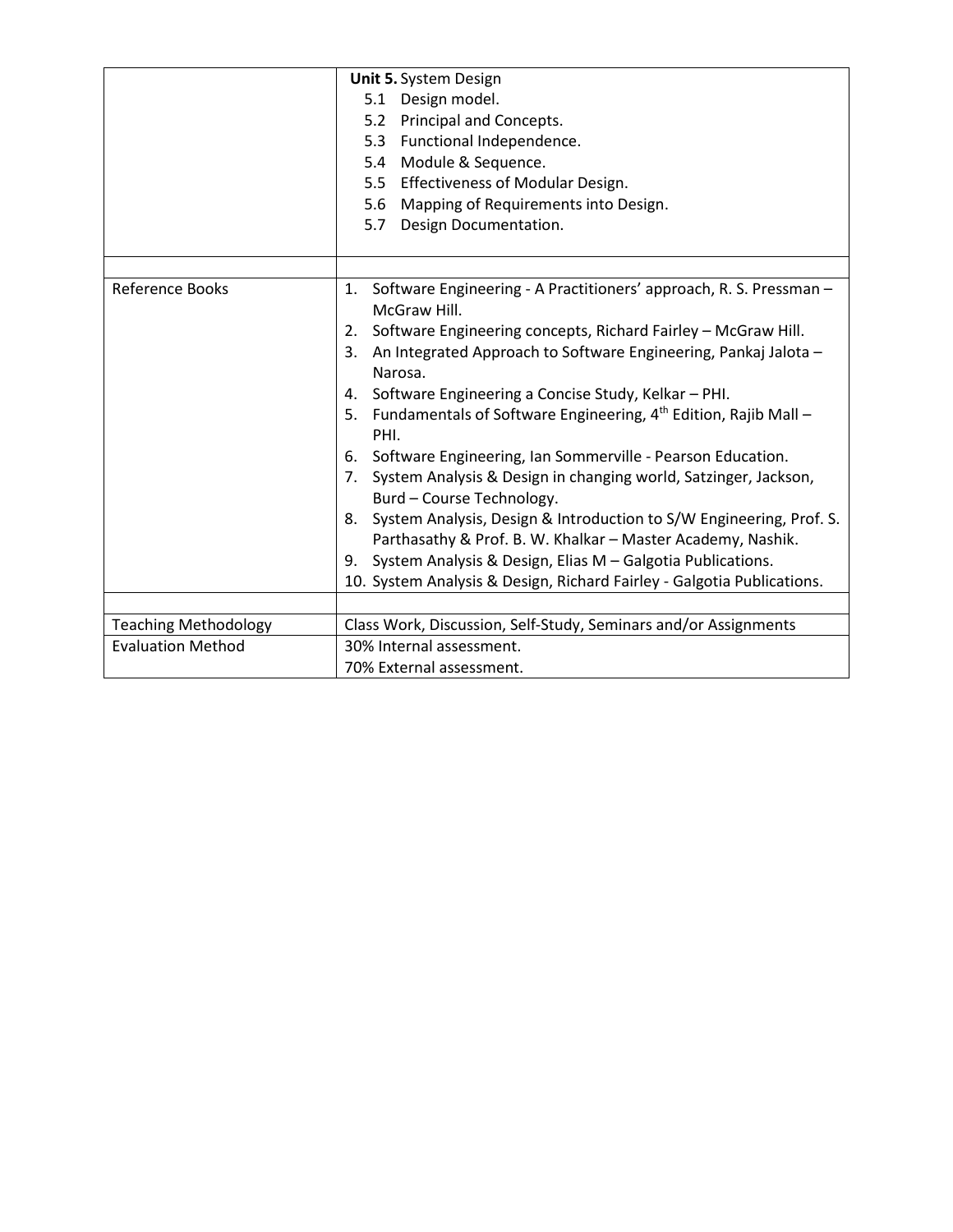## **Course: 303: Relational Database Management System**

| Course Code                | 303                                                                                                                                                                                                                                        |  |  |
|----------------------------|--------------------------------------------------------------------------------------------------------------------------------------------------------------------------------------------------------------------------------------------|--|--|
| <b>Course Title</b>        | Relational Database Management System                                                                                                                                                                                                      |  |  |
| Credit                     | 4                                                                                                                                                                                                                                          |  |  |
| <b>Teaching per Week</b>   | 4 Hrs                                                                                                                                                                                                                                      |  |  |
| Minimum weeks per Semester | 15 (Including Class work, examination, preparation etc.)                                                                                                                                                                                   |  |  |
| Review / Revision          | <b>June 2018</b>                                                                                                                                                                                                                           |  |  |
| Purpose of Course          | Give fundamental knowledge of Relational Database. The course also                                                                                                                                                                         |  |  |
|                            | includes SQL & PL/SQL.                                                                                                                                                                                                                     |  |  |
| Course Objective           | 1. To make students understand Oracle architecture.                                                                                                                                                                                        |  |  |
|                            | 2. To make students understand various components of database like                                                                                                                                                                         |  |  |
|                            | Index Triggers etc.                                                                                                                                                                                                                        |  |  |
|                            | To make students understand the importance of database in real<br>3.                                                                                                                                                                       |  |  |
|                            | world applications.                                                                                                                                                                                                                        |  |  |
|                            | To make students aware of extracting the data in different ways.<br>4.                                                                                                                                                                     |  |  |
| Pre-requisite              | Basic knowledge of Database Management System (DBMS).                                                                                                                                                                                      |  |  |
| Course Out come            | After learning this subject, students will know how to store, retrieve                                                                                                                                                                     |  |  |
|                            | and administer the data easily & efficiently.                                                                                                                                                                                              |  |  |
|                            |                                                                                                                                                                                                                                            |  |  |
| <b>Course Content</b>      | Unit 1. Codd's Rules                                                                                                                                                                                                                       |  |  |
|                            |                                                                                                                                                                                                                                            |  |  |
|                            | Unit 2. SQL                                                                                                                                                                                                                                |  |  |
|                            | 2.1.<br>Oracle Data Types<br>2.2.                                                                                                                                                                                                          |  |  |
|                            | Oracle DDL Commands (Create Table, Alter Table, Drop<br>Table), DML Commands (Insert, Update, Delete, Select) and                                                                                                                          |  |  |
|                            | TCL Commands (Commit, Rollback, SavePoint) Statements                                                                                                                                                                                      |  |  |
|                            | with integrity constraints                                                                                                                                                                                                                 |  |  |
|                            | Special Operators (IN, NOT IN, EXISTS, LIKE)<br>2.3.                                                                                                                                                                                       |  |  |
|                            | <b>Oracle Functions</b><br>2.4.                                                                                                                                                                                                            |  |  |
|                            | Scalar Functions (String Functions, Numeric Functions,<br>2.4.1.                                                                                                                                                                           |  |  |
|                            | Date Functions, Conversion Functions)                                                                                                                                                                                                      |  |  |
|                            | 2.4.2. Aggregate Functions                                                                                                                                                                                                                 |  |  |
|                            | Range Searching and Pattern Matching<br>2.5.                                                                                                                                                                                               |  |  |
|                            | 2.6.<br><b>Manipulating Dates</b>                                                                                                                                                                                                          |  |  |
|                            | Joins<br>2.7.                                                                                                                                                                                                                              |  |  |
|                            | 2.7.1.<br>Inner Join                                                                                                                                                                                                                       |  |  |
|                            | 2.7.2. Outer Join (Left, Right, Full)                                                                                                                                                                                                      |  |  |
|                            | 2.7.3. Cross Join                                                                                                                                                                                                                          |  |  |
|                            | <b>Sub Queries</b><br>2.8.                                                                                                                                                                                                                 |  |  |
|                            | Using Union, Intersection and Minus Clauses<br>2.9.                                                                                                                                                                                        |  |  |
|                            | 2.10.<br>Indexes (Create index, Drop Index, Types of Index)                                                                                                                                                                                |  |  |
|                            | 2.11. Views (Read-only view, Updatable view)                                                                                                                                                                                               |  |  |
|                            | 2.12. Sequences                                                                                                                                                                                                                            |  |  |
|                            |                                                                                                                                                                                                                                            |  |  |
|                            |                                                                                                                                                                                                                                            |  |  |
|                            |                                                                                                                                                                                                                                            |  |  |
|                            |                                                                                                                                                                                                                                            |  |  |
|                            |                                                                                                                                                                                                                                            |  |  |
|                            |                                                                                                                                                                                                                                            |  |  |
|                            | Unit 3. PL/SQL<br>3.1. PL/SQL Block Structure<br>3.1.1.<br>Using Variables, Constants and Data Types<br><b>User Defined Record</b><br>3.1.2.<br>3.1.3. Assigning Values to Variables<br>3.1.4. Control Statements (IFTHEN statement, Loop, |  |  |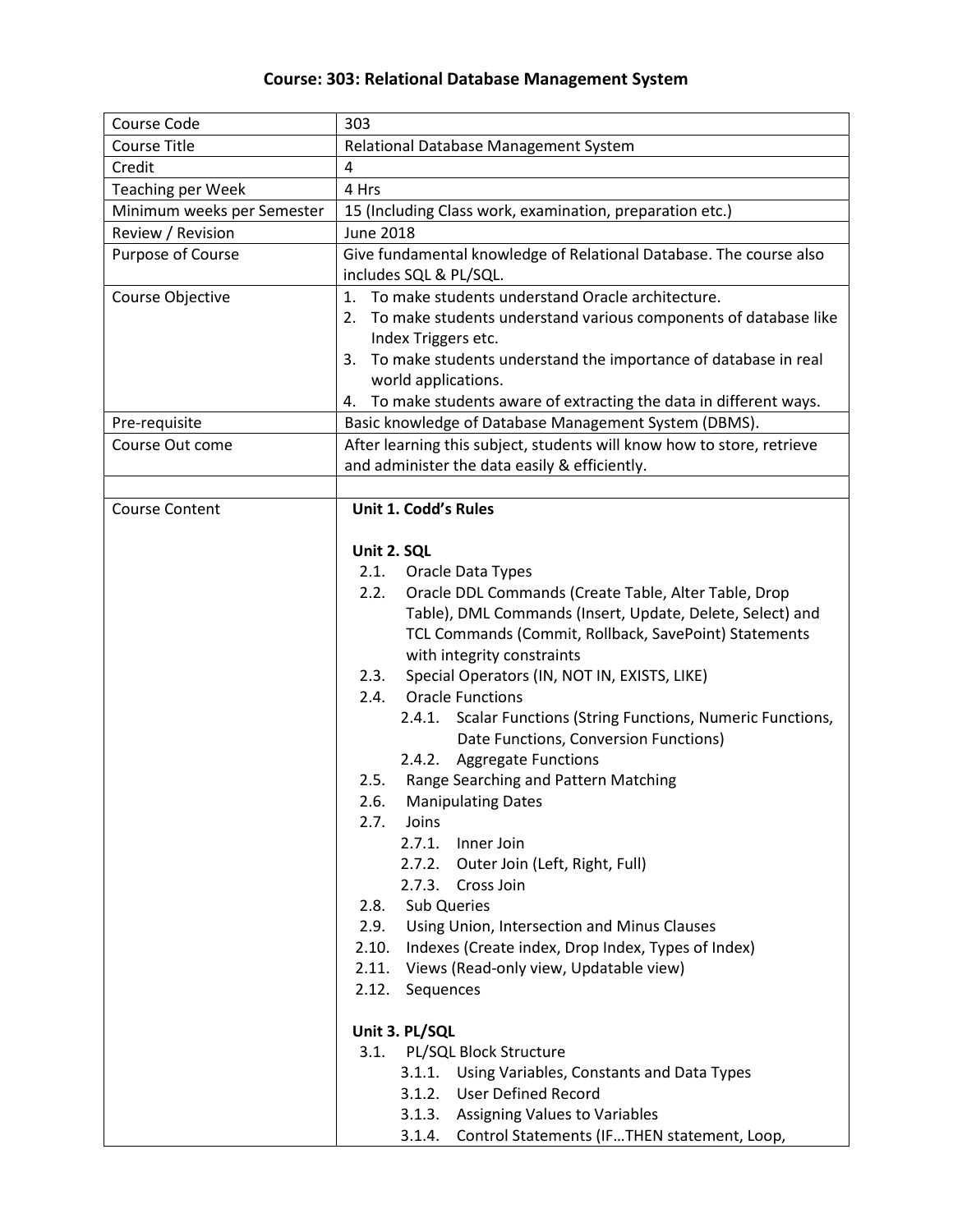|                             | FORLoop, While Loop)                                                                                          |
|-----------------------------|---------------------------------------------------------------------------------------------------------------|
|                             | 3.2.<br>Cursor (Explicit, Implicit)                                                                           |
|                             | Error handling in PL/SQL<br>3.3.                                                                              |
|                             | 3.3.1. Inbuilt Exceptions                                                                                     |
|                             | 3.3.2. User Defined Exception                                                                                 |
|                             | Stored and Local Procedures & Functions<br>3.4.                                                               |
|                             | <b>Unit 4. Database Triggers</b>                                                                              |
|                             | 4.1. Definition of Trigger                                                                                    |
|                             | 4.2. Statement level Triggers                                                                                 |
|                             | Row level Triggers<br>4.3.                                                                                    |
|                             | <b>Unit 5. Database Packages</b>                                                                              |
|                             | 5.1.<br>Introduction                                                                                          |
|                             | 5.2. Components of Package                                                                                    |
|                             | 5.3.<br>Create and Invoke Package                                                                             |
|                             |                                                                                                               |
|                             |                                                                                                               |
| Reference Book              | 1. The Complete Reference, George Koch, Kevin Loney - Oracle<br>Press                                         |
|                             | 2. Database Management System, Oracle, SQL and PL/SQL, 2 <sup>nd</sup> ed.,<br>Das Gupta & Radha Krishna, PHI |
|                             | 3. Oracle 9 PL/SQL Programming, Scott Urman - Oracle Press                                                    |
|                             | Oracle SQL: The Essential Reference, David C. Kreines - O'Reilly<br>4.                                        |
|                             | SQL, PL/SQL: The Programming Language of Oracle, Ivan Bayross -<br>5.<br><b>BPB</b>                           |
|                             | 6. Oracle PL/SQL Programming - Feuerstein & Peribyl - SPD O'Reilly                                            |
|                             | 7. Learning Oracle SQL and PL/SQL: A Simplified Guide, Chatterjee -                                           |
|                             | PHI                                                                                                           |
|                             |                                                                                                               |
| <b>Teaching Methodology</b> | Class Work, Discussion, Self-Study, Seminars and/or Assignments                                               |
| <b>Evaluation Method</b>    | 30% Internal assessment.                                                                                      |
|                             | 70% External assessment.                                                                                      |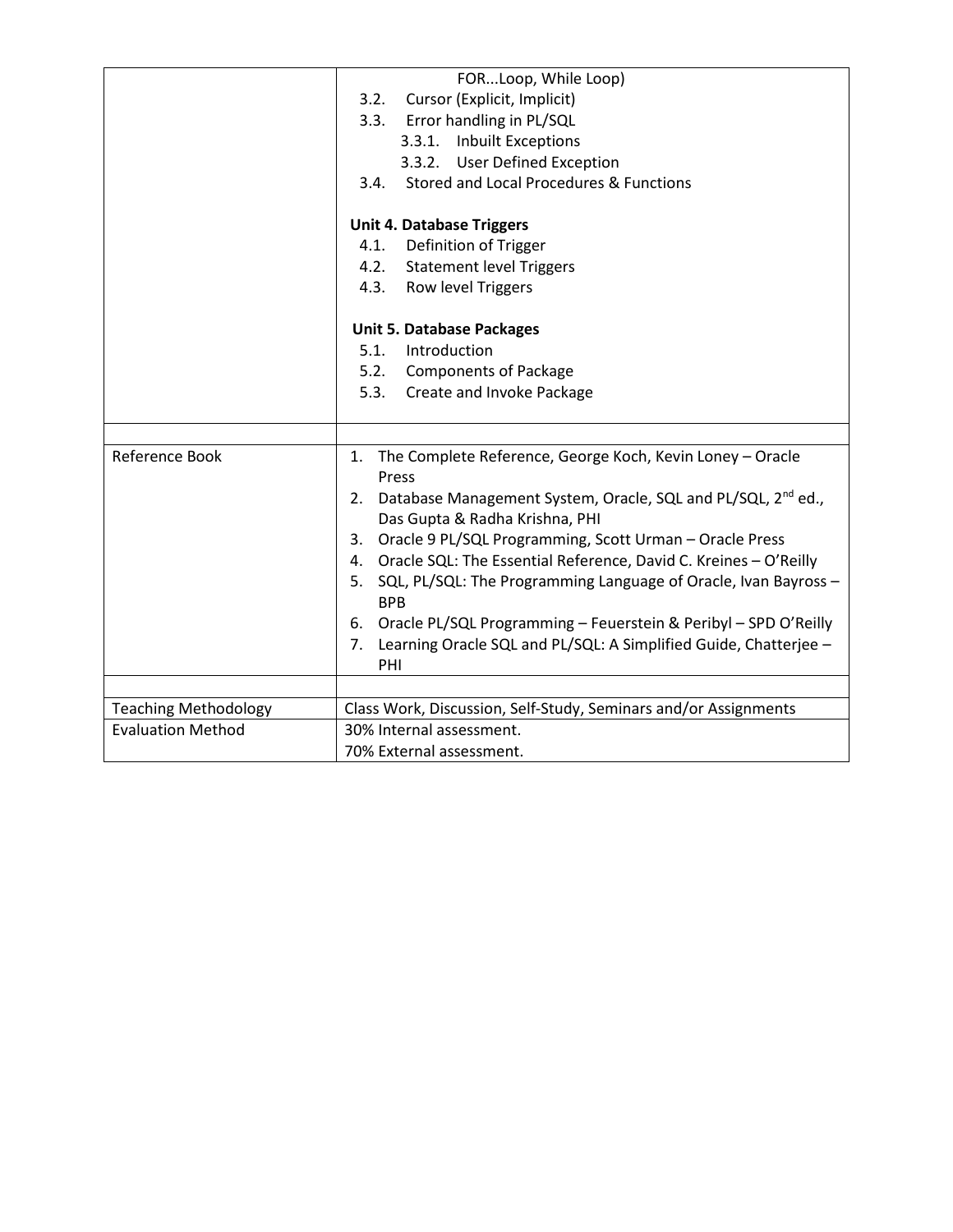#### **Course: 304: Data Structures**

| Course Code                | 304                                                                                                                               |
|----------------------------|-----------------------------------------------------------------------------------------------------------------------------------|
| <b>Course Title</b>        | Data Structures                                                                                                                   |
| Credit                     | 4                                                                                                                                 |
| <b>Teaching per Week</b>   | 4 Hrs                                                                                                                             |
| Minimum weeks per Semester | 15 (Including class work, examination, preparation etc.)                                                                          |
| Review / Revision          | <b>June 2018</b>                                                                                                                  |
| Purpose of Course          | It is important for a computer programmer to understand the storage                                                               |
|                            | representation and implementation of various data structures used in                                                              |
|                            | a computer program. This helps a programmer to use various data                                                                   |
|                            | structures efficiently which in turn makes the program efficient. This                                                            |
|                            | course introduces various data structures, their storage representation                                                           |
|                            | & implementation.                                                                                                                 |
| Course Objective           | 1. Get detailed knowledge of basic data structures, role and                                                                      |
|                            | importance of data structures in computer programming.                                                                            |
|                            | Distinguish the key difference between storage & implementation<br>2.                                                             |
|                            | of various data structures.                                                                                                       |
|                            | 3. Recognize the problem properties and determine the use of<br>appropriate data structures in different real-world applications. |
|                            | 4. Learn and compare various searching & sorting techniques.                                                                      |
| Pre-requisite              | This course requires                                                                                                              |
|                            | Problem-solving, design and implementation skills.<br>1.                                                                          |
|                            | 2. Basic knowledge of programming language.                                                                                       |
| Course outcome             | Students will be able to                                                                                                          |
|                            | Implement various operations of data structures and utilities using<br>1.                                                         |
|                            | algorithm.                                                                                                                        |
|                            | 2. Select appropriate methods for organizing data files and                                                                       |
|                            | implement file-based data structures.                                                                                             |
|                            |                                                                                                                                   |
| <b>Course Content</b>      | Unit 1. Introduction to data structures                                                                                           |
|                            | 1.1 Definition                                                                                                                    |
|                            | 1.2 Types of Data Structure                                                                                                       |
|                            | 1.2.1 Primitive Data Structures                                                                                                   |
|                            | 1.2.2 Non-primitive Data Structure (Linear and Non-Linear)                                                                        |
|                            | 1.3 Storage representation of primitive data structure (integer and                                                               |
|                            | character)                                                                                                                        |
|                            | <b>Unit 2. Non-Primitive Linear Data Structures</b>                                                                               |
|                            | 2.1 Arrays - its storage structure and Operations (insertion and                                                                  |
|                            | deletion)                                                                                                                         |
|                            | 2.2 Stack                                                                                                                         |
|                            | 2.2.1 Stack operations                                                                                                            |
|                            | Applications of Stack (Recursion and Polish notations)<br>2.2.2                                                                   |
|                            | 2.3 Queue                                                                                                                         |
|                            | Types of Queues (Simple, Circular, Double-ended and<br>2.3.1                                                                      |
|                            | Priority)                                                                                                                         |
|                            | 2.3.2<br><b>Operations on Queue</b>                                                                                               |
|                            | 2.3.3 Application of Queue (Simulation)                                                                                           |
|                            | Linked list<br>2.4                                                                                                                |
|                            | Types of Linked lists (Singly, Doubly, Circular)<br>2.4.1                                                                         |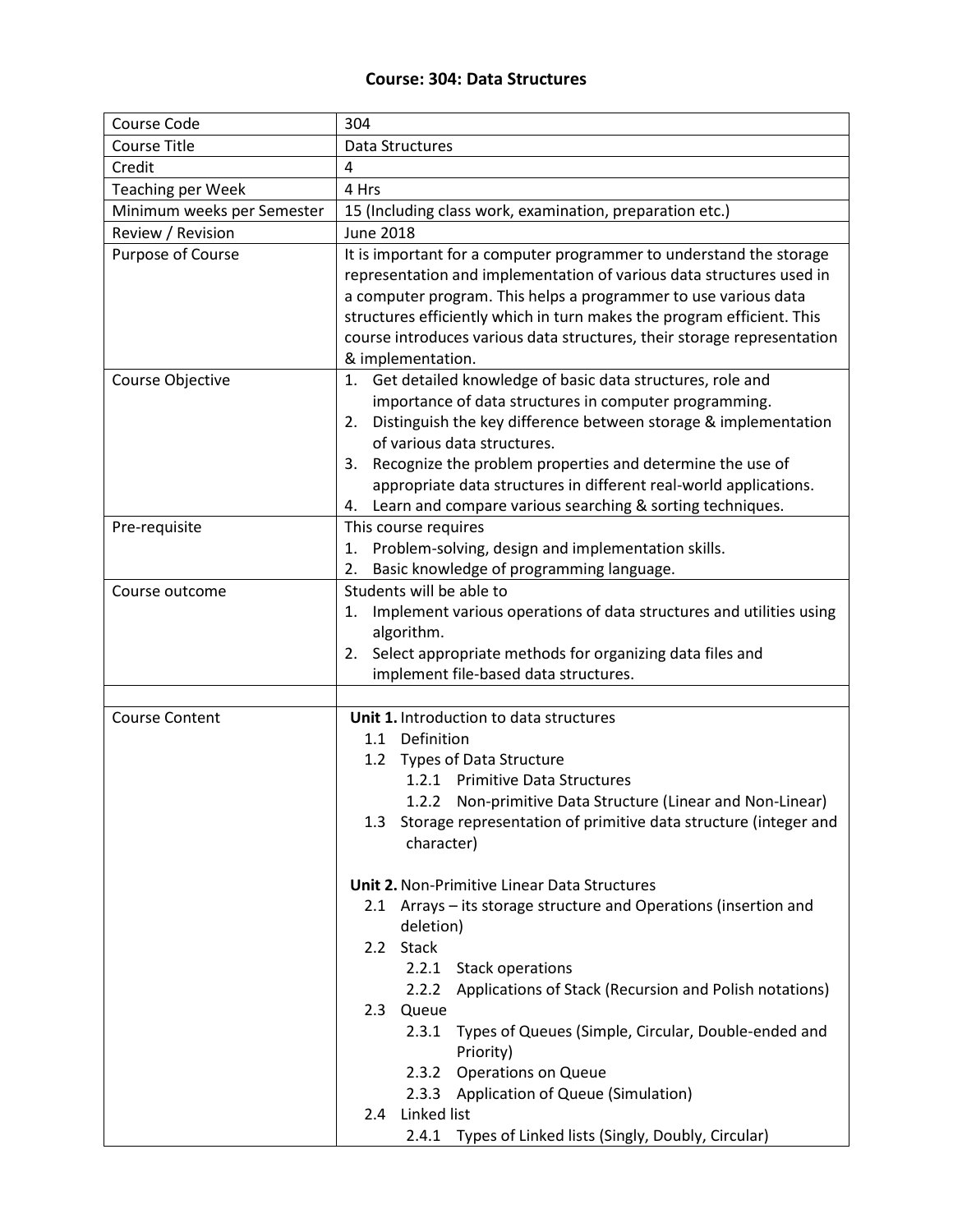|                             | 2.4.2 Operations on Linked list                                                             |
|-----------------------------|---------------------------------------------------------------------------------------------|
|                             | 2.4.3 Applications of Linked list (Polynomial manipulation)                                 |
|                             |                                                                                             |
|                             | <b>Unit 3. Non-Primitive Non-Linear Data Structures</b>                                     |
|                             | 3.1 Definition of Graph                                                                     |
|                             | 3.2 Concept and Definition of Tree                                                          |
|                             | 3.3 Types of Binary Tree (Ordinary/Simple, Strictly and Complete<br>Binary tree)            |
|                             | 3.4 Operations on Binary tree (Traversals, Insertion and Deletion)                          |
|                             | 3.5 Storage representation of Binary tree (Linked, Sequential and<br>Threaded)              |
|                             | 3.6 Binary search tree                                                                      |
|                             | 3.7 Application of tree (Manipulation of arithmetic expression)                             |
|                             |                                                                                             |
|                             | Unit 4. Searching & Sorting Techniques                                                      |
|                             | 4.1 Introduction                                                                            |
|                             | Searching Techniques (Sequential and Binary)<br>4.2                                         |
|                             | Types of Sorting Techniques (Insertion, Selection, Quick, 2-Way<br>4.3                      |
|                             | Merge and Bubble)                                                                           |
|                             | Unit 5. Balance trees                                                                       |
|                             | 5.1 Introduction                                                                            |
|                             | 5.2 Balance trees                                                                           |
|                             | 5.2.1 AVL tree                                                                              |
|                             | 5.2.2<br>2-3 tree                                                                           |
|                             |                                                                                             |
|                             |                                                                                             |
| Reference Books             | 1. An Introduction to Data Structures with applications, Trembley -<br>Tata McGraw Hill.    |
|                             | 2. Algorithms - Data structure programs, Wirth Niclaus - PHI.                               |
|                             | 3. Data structures - A Programming Approach with C, Dharmender                              |
|                             | Singh Kushwaha and Arun Kumar Misra - PHI.                                                  |
|                             | 4. Fundamentals of Data structures, Horwitz E. and Sahni -<br><b>Computer Science Press</b> |
|                             | 5. Schaum's outline of Data Structure with C++, John R. H. - Tata                           |
|                             | McGraw Hill.                                                                                |
|                             | Expert Data Structure with C, R. B. Patel - Khanna Publication<br>6.                        |
|                             | Data structures - a Pseudocode approach with C++, Richard F.<br>7.                          |
|                             | Gilberg and Behrouz A. Forouzan - Thomson books                                             |
|                             |                                                                                             |
| <b>Teaching Methodology</b> | Class Work, Discussion, Self-Study, Seminars and/or Assignments                             |
| <b>Evaluation Method</b>    | 30% Internal assessment.                                                                    |
|                             | 70% External assessment.                                                                    |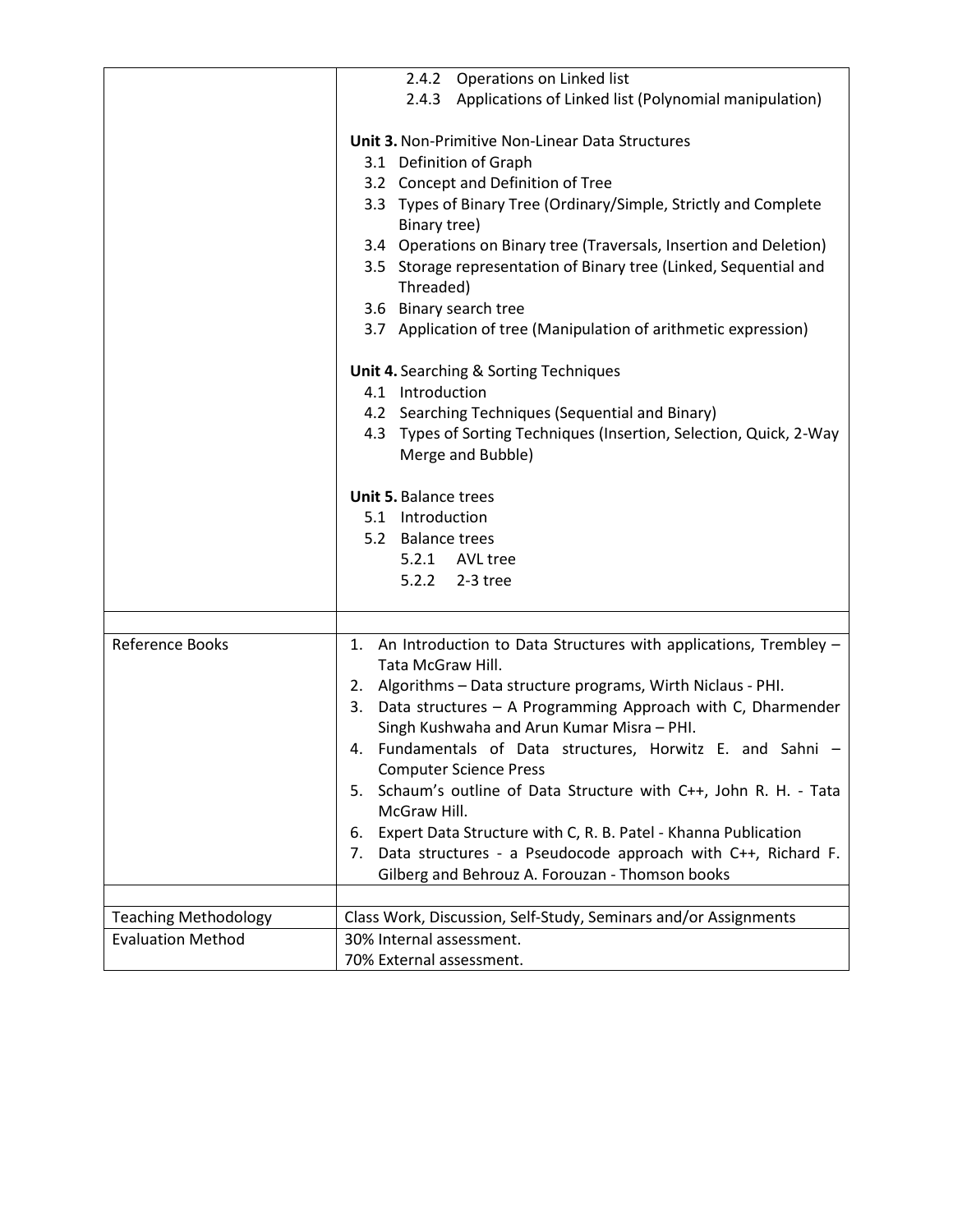## **Course: 305: Object Oriented Programming**

| Course Code                | 305                                                                                                                                                                                                                                                                                                                                                                                                                                                                            |
|----------------------------|--------------------------------------------------------------------------------------------------------------------------------------------------------------------------------------------------------------------------------------------------------------------------------------------------------------------------------------------------------------------------------------------------------------------------------------------------------------------------------|
| <b>Course Title</b>        | <b>Object Oriented Programming</b>                                                                                                                                                                                                                                                                                                                                                                                                                                             |
| Credit                     | 4                                                                                                                                                                                                                                                                                                                                                                                                                                                                              |
| <b>Teaching per Week</b>   | 4 Hrs                                                                                                                                                                                                                                                                                                                                                                                                                                                                          |
| Minimum weeks per Semester | 15 (Including Class work, examination, preparation etc.)                                                                                                                                                                                                                                                                                                                                                                                                                       |
| Review / Revision          | <b>June 2018</b>                                                                                                                                                                                                                                                                                                                                                                                                                                                               |
| Purpose of Course          | Understand Object Oriented Programming Concepts and skills                                                                                                                                                                                                                                                                                                                                                                                                                     |
|                            | necessary for developing programs using C++.                                                                                                                                                                                                                                                                                                                                                                                                                                   |
| Course Objective           | 1. C++ runs on a variety of platforms, such as Windows, Mac OS, and<br>the various versions of UNIX. This course has been designed for the<br>beginners to help them understand basic to advanced concepts<br>related to C++ Programming language.<br>To make students understand the importance of OOP<br>2.<br>methodology.<br>To make students understand exception handling and file handling.<br>3.<br>To make students understand various types of OOP techniques.<br>4. |
| Pre-requisite              | Basic understand of Computer program and C programming language.                                                                                                                                                                                                                                                                                                                                                                                                               |
| Course Out come            | After studying this, students will be able to understand how OOP<br>principles work and importance of various coding techniques of OOP.<br>This course will also help students appreciate the role of Exception<br>handling and File handling techniques. After successful completion<br>students will be able to follow programming methodology and will<br>understand how to apply it for their application.                                                                 |
|                            |                                                                                                                                                                                                                                                                                                                                                                                                                                                                                |
| <b>Course Content</b>      | Unit 1. Principles of Object Oriented Programming<br>1.1. Procedure Oriented Programming Vs Object Oriented<br>Programming<br>1.2. Basic concepts of Object Oriented Programming<br>(Encapsulation, Polymorphism etc)<br>1.3. Benefits of Object Oriented Programming<br>1.4. Structure & Classes<br>1.5. Encapsulation and Data Hiding<br>1.6. Constructors<br>1.7. Friend Function<br>1.8. Inline Function<br>1.9. Dynamic Object Creation & Destruction<br>1.10.Destructor  |
|                            | <b>Unit 2. Object Oriented Properties</b><br>2.1. Introduction to Object Oriented Properties                                                                                                                                                                                                                                                                                                                                                                                   |
|                            | 2.2. Abstraction                                                                                                                                                                                                                                                                                                                                                                                                                                                               |
|                            | 2.3. Inheritance                                                                                                                                                                                                                                                                                                                                                                                                                                                               |
|                            | 2.3.1. Type of Inheritance<br>2.3.2. Constructors and Destructor Calls during Inheritance<br>2.3.3. Abstract Class                                                                                                                                                                                                                                                                                                                                                             |
|                            | Unit 3. Polymorphism                                                                                                                                                                                                                                                                                                                                                                                                                                                           |
|                            | 3.1 Static Polymorphism                                                                                                                                                                                                                                                                                                                                                                                                                                                        |
|                            | <b>Operator Overloading</b><br>3.1.1                                                                                                                                                                                                                                                                                                                                                                                                                                           |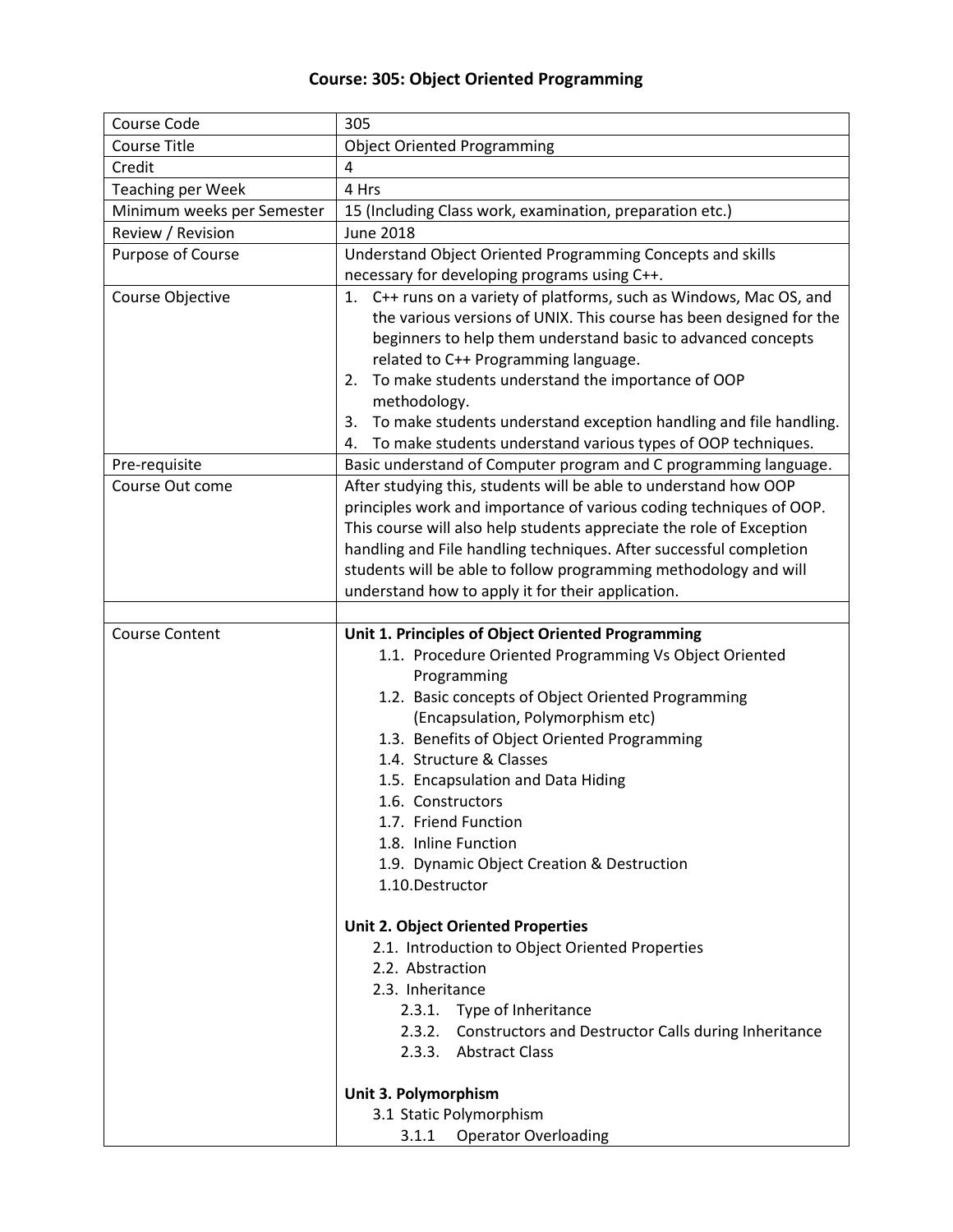|                             | Function Overloading and Type Conversion<br>3.1.2<br>3.2 Dynamic Polymorphism                                   |
|-----------------------------|-----------------------------------------------------------------------------------------------------------------|
|                             | Overriding<br>3.2.1                                                                                             |
|                             | <b>Virtual Function</b><br>3.2.2                                                                                |
|                             |                                                                                                                 |
|                             | <b>Unit 4. Data Files</b>                                                                                       |
|                             | 4.1 Manipulators (In-Built, User Defined)                                                                       |
|                             | 4.2 File Modes                                                                                                  |
|                             | 4.3 File Functions                                                                                              |
|                             | 4.4 Error Handling During File Operation                                                                        |
|                             |                                                                                                                 |
|                             | <b>Unit 5. Exception Handling</b>                                                                               |
|                             | 5.1 Introduction to Exception                                                                                   |
|                             | 5.2 Try  Catch                                                                                                  |
|                             |                                                                                                                 |
| Reference Book              | $\mathbf{1}$ .                                                                                                  |
|                             | Let us C++, Yaswant Kanitkar - TMH Publication<br>Programming with C++, E Balaguruswamy - BPB Publication<br>2. |
|                             | C++ and Object-Oriented Programming Paradigm, Jana - PHI<br>3.                                                  |
|                             | The Complete Reference C++, Herbert Schildt - TMH<br>4.                                                         |
|                             | The C++ Programming Language, Stroustrup - Addison Wesley<br>5.                                                 |
|                             | OOP in Turbo C++, Robert Lafore - Galgotia Publication<br>6.                                                    |
|                             | 7. C++ Primer, Lippman - Addison Wesley                                                                         |
|                             | Object Oriented Programming Fundamentals & Applications,<br>8.                                                  |
|                             | Probal Sengupta - PHI                                                                                           |
|                             |                                                                                                                 |
| <b>Teaching Methodology</b> | Class Work, Discussion, Self-Study, Seminars and/or Assignments                                                 |
| <b>Evaluation Method</b>    | 30% Internal assessment.                                                                                        |
|                             | 70% External assessment.                                                                                        |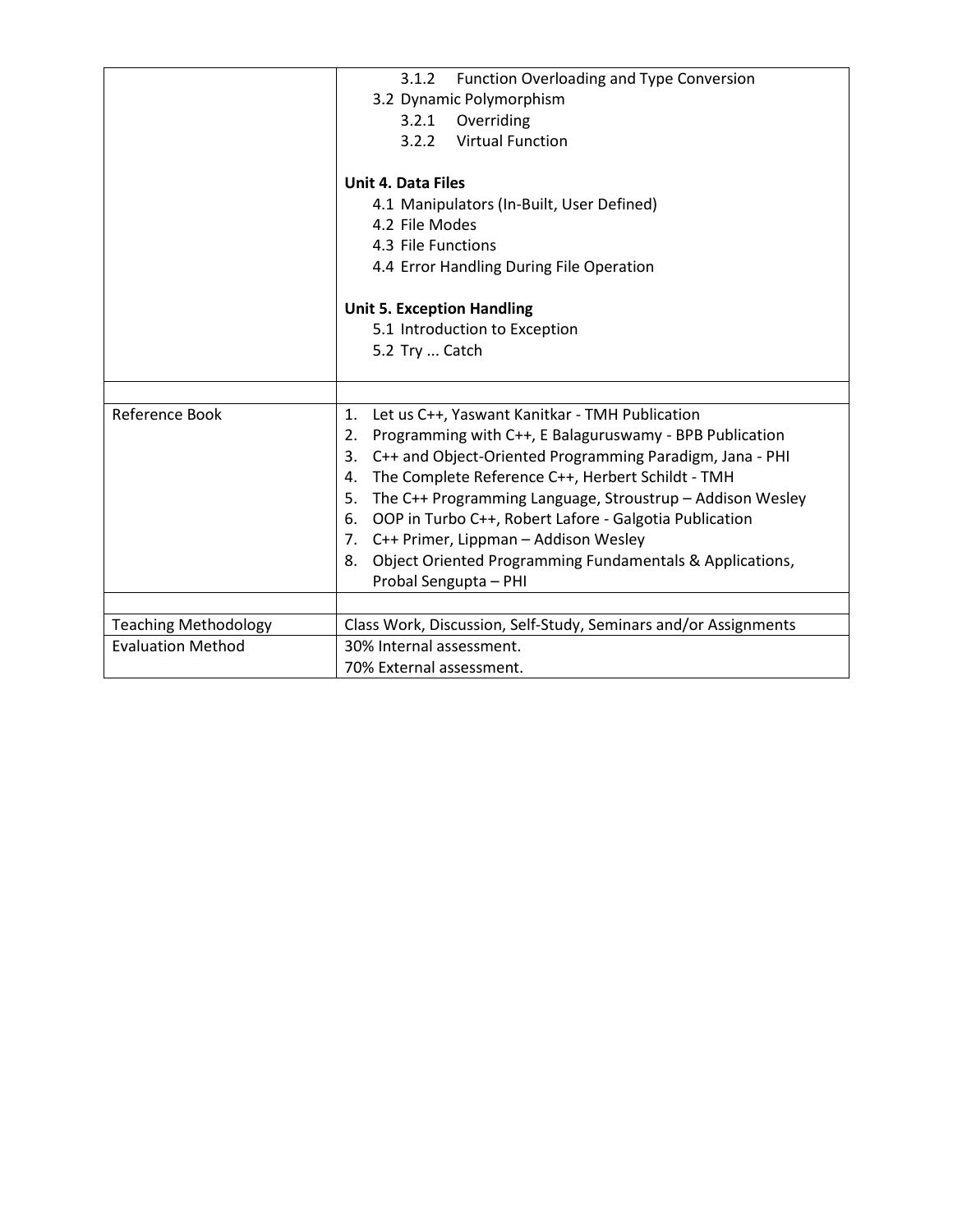#### **Course: 306: Practical**

| Course Code                 | 306                                                                     |
|-----------------------------|-------------------------------------------------------------------------|
| <b>Course Title</b>         | Practical                                                               |
| Credit                      | 6                                                                       |
| <b>Teaching per Week</b>    | 12 Hrs                                                                  |
| Minimum weeks per Semester  | 15 (Including Class work, examination, preparation etc.)                |
| Review / Revision           | <b>June 2018</b>                                                        |
| Purpose of Course           | Through practical implementation the students can understand &          |
|                             | learn computer programming in a better way.                             |
| Course Objective            | The Objective of this course is to make students practically learn the  |
|                             | concepts taught in Paper nos. 303, 304, 305.                            |
| Pre-requisite               | Programming in C and DBMS.                                              |
| Course Out come             | After completion of this course, the students will be able to implement |
|                             | practical problems related to Data Structures, RDBMS and Object-        |
|                             | Oriented programming.                                                   |
|                             |                                                                         |
| <b>Course Content</b>       | Practical based on Papers 303, 304 and 305                              |
|                             |                                                                         |
| Reference Book              | As per papers 303, 304 and 305.                                         |
|                             |                                                                         |
| <b>Teaching Methodology</b> | Lab. Work                                                               |
| <b>Evaluation Method</b>    | 30% Internal assessment.                                                |
|                             | 70% External assessment.                                                |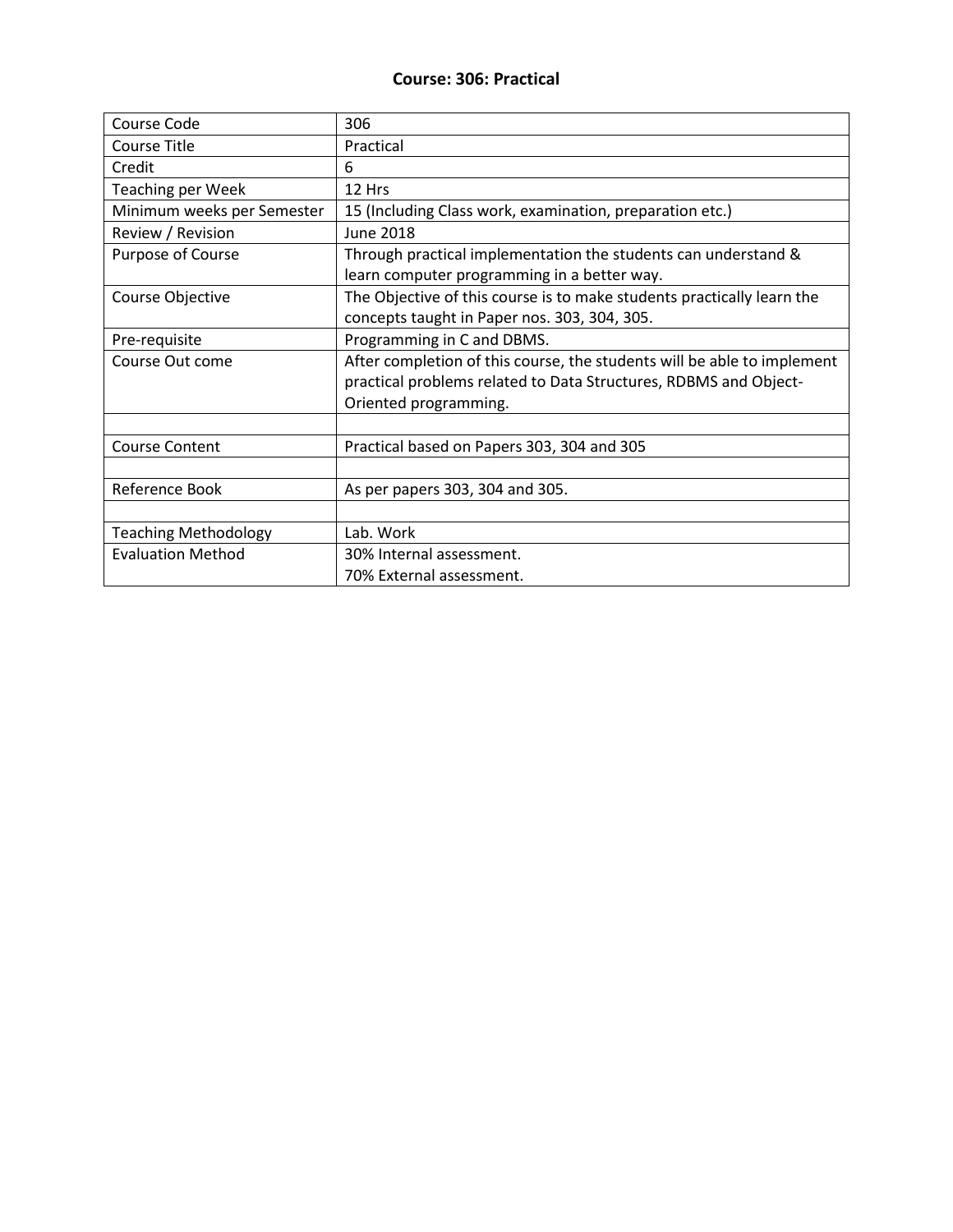## **Course: 401: Information System**

| Course Code                | 401                                                                       |
|----------------------------|---------------------------------------------------------------------------|
| <b>Course Title</b>        | <b>Information System</b>                                                 |
| Credit                     | $\overline{2}$                                                            |
| <b>Teaching per Week</b>   | 2 Hrs                                                                     |
| Minimum weeks per Semester | 15 (Including Class work, examination, preparation etc.)                  |
| Review / Revision          | <b>June 2018</b>                                                          |
| Purpose of Course          | Make students aware and understand various types of Information           |
|                            | Systems.                                                                  |
| Course Objective           | 1. Learn the different types of Information Systems.                      |
|                            | 2. To emphasize on the application of information to business             |
|                            | management.                                                               |
| Pre-requisite              | <b>NIL</b>                                                                |
| Course Out come            | After completion of the course the students will understand and           |
|                            | appreciate the basic concepts of Information System, importance of        |
|                            | MIS for an organization and will be able to contribute effectively in the |
|                            | development and implementation of MIS in different types of               |
|                            | organization.                                                             |
|                            |                                                                           |
| <b>Course Content</b>      | <b>Unit 1. Introduction</b>                                               |
|                            | 1.1. Data & Information                                                   |
|                            | 1.2. Information need and benefits                                        |
|                            | 1.3. Input, Processing, Output and feedback                               |
|                            |                                                                           |
|                            | <b>Unit 2. Concepts of Systems</b>                                        |
|                            | 2.1. Definition of system in an organization                              |
|                            | 2.2. Types of systems                                                     |
|                            | 2.2.1. Deterministic probabilistic systems                                |
|                            | 2.2.2. Open and close systems                                             |
|                            |                                                                           |
|                            | Unit 3. Introduction to various Information Systems                       |
|                            | 3.1. Business information Systems                                         |
|                            | <b>Principal Function System in Business</b><br>3.1.1.                    |
|                            | Product flow and Information Flow<br>3.1.2.                               |
|                            | Principal Document Associated with Information Flow<br>3.1.3.             |
|                            | 3.2. ERP                                                                  |
|                            | 3.3. Management Information Systems                                       |
|                            | 3.3.1. Characteristics of MIS                                             |
|                            | 3.3.2.<br>Development process of MIS                                      |
|                            | 3.4. Decision support systems                                             |
|                            |                                                                           |
|                            | <b>Unit 4. Transaction Processing Systems</b>                             |
|                            | 4.1. Overview of Transaction Processing System                            |
|                            | 4.2. Transaction Processing methods & objectives                          |
|                            | 4.3. Transaction Processing Activities                                    |
|                            | 4.3.1. Data Collection                                                    |
|                            | 4.3.2.<br>Data Editing                                                    |
|                            | 4.3.3.<br>Data correction                                                 |
|                            | 4.3.4.<br>Data Manipulation                                               |
|                            | 4.3.5.<br>Data Storage                                                    |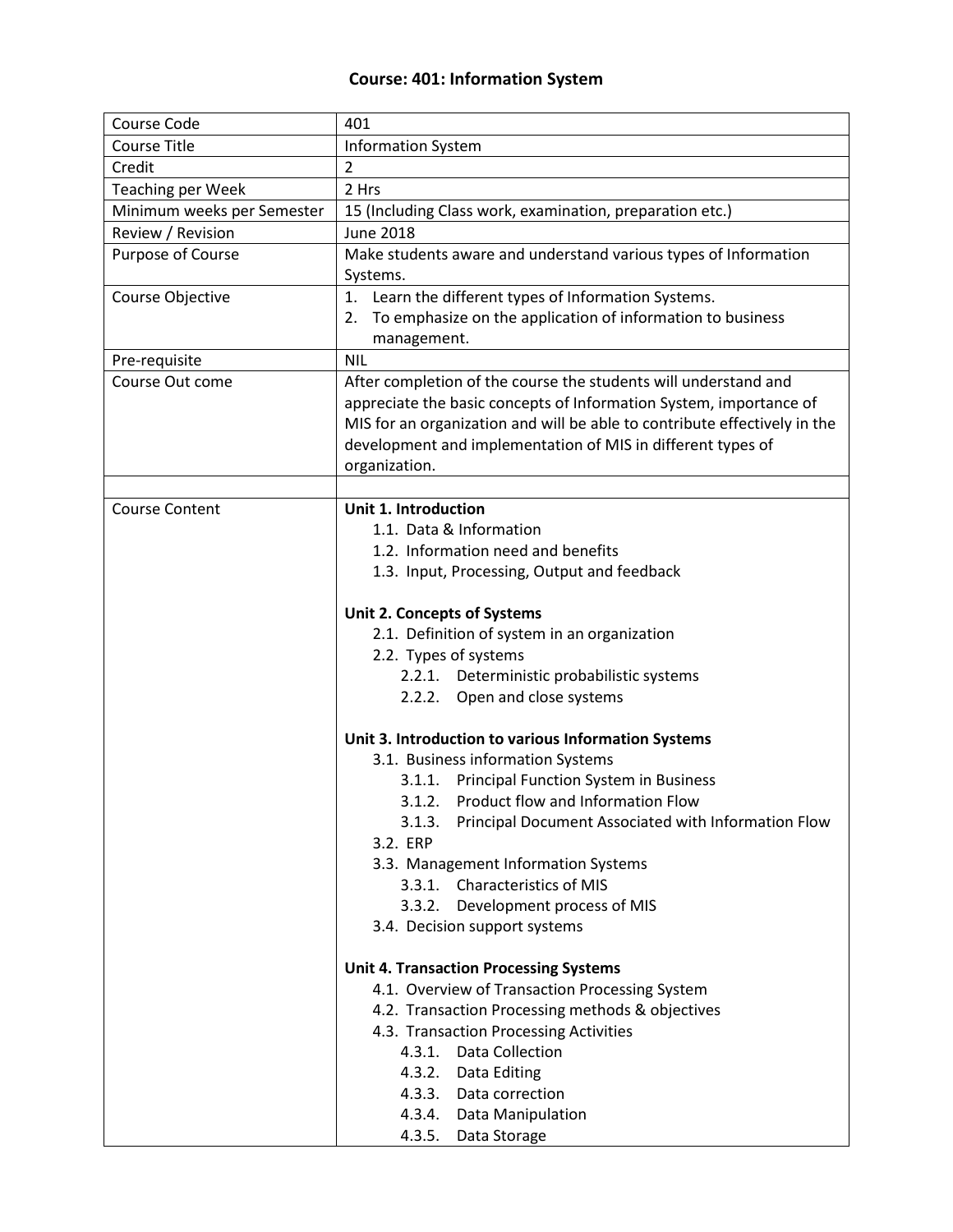|                             | 4.3.6. Document Production and Reports                                |
|-----------------------------|-----------------------------------------------------------------------|
|                             | 4.4. Traditional transaction processing Applications                  |
|                             | 4.4.1. Order Processing Systems                                       |
|                             | 4.4.2. Purchase Systems                                               |
|                             | 4.4.3. Accounting Systems                                             |
|                             |                                                                       |
|                             | <b>Unit 5. Case Studies Based on TPS</b>                              |
|                             | 5.1. Online Admission Process, Hospital Management and Hotel          |
|                             | Management.                                                           |
|                             |                                                                       |
|                             |                                                                       |
| Reference Book              | Principles of information system, Ralf M. Stair & George W.<br>1.     |
|                             | Reynolds - Thomson Learning Publisher.                                |
|                             | Introduction to system analysis and Design, NCC - Galgotia<br>2.      |
|                             | <b>Publications</b>                                                   |
|                             | Management information Systems - Text & Applications, CVS<br>3.       |
|                             | Murthy - HPH                                                          |
|                             | Management information Systems - Organization and technology,<br>4.   |
|                             | K. C. Laudan & J.P. Laudan - Prentice Hall India.                     |
|                             | Management information system, W. S. Jawadekar - Tata McGraw<br>5.    |
|                             | Hill.                                                                 |
|                             | 6. E-Business and IS Solutions, J. Buffam - Addison Wesley.           |
|                             | Decision Support System and Intelligence Systems, Efraim Turban<br>7. |
|                             | & Jay E. Aronson - Addison Wesley                                     |
|                             |                                                                       |
| <b>Teaching Methodology</b> | Class Work, Discussion, Self-Study, Seminars and/or Assignments       |
| <b>Evaluation Method</b>    | 30% Internal assessment.                                              |
|                             | 70% External assessment.                                              |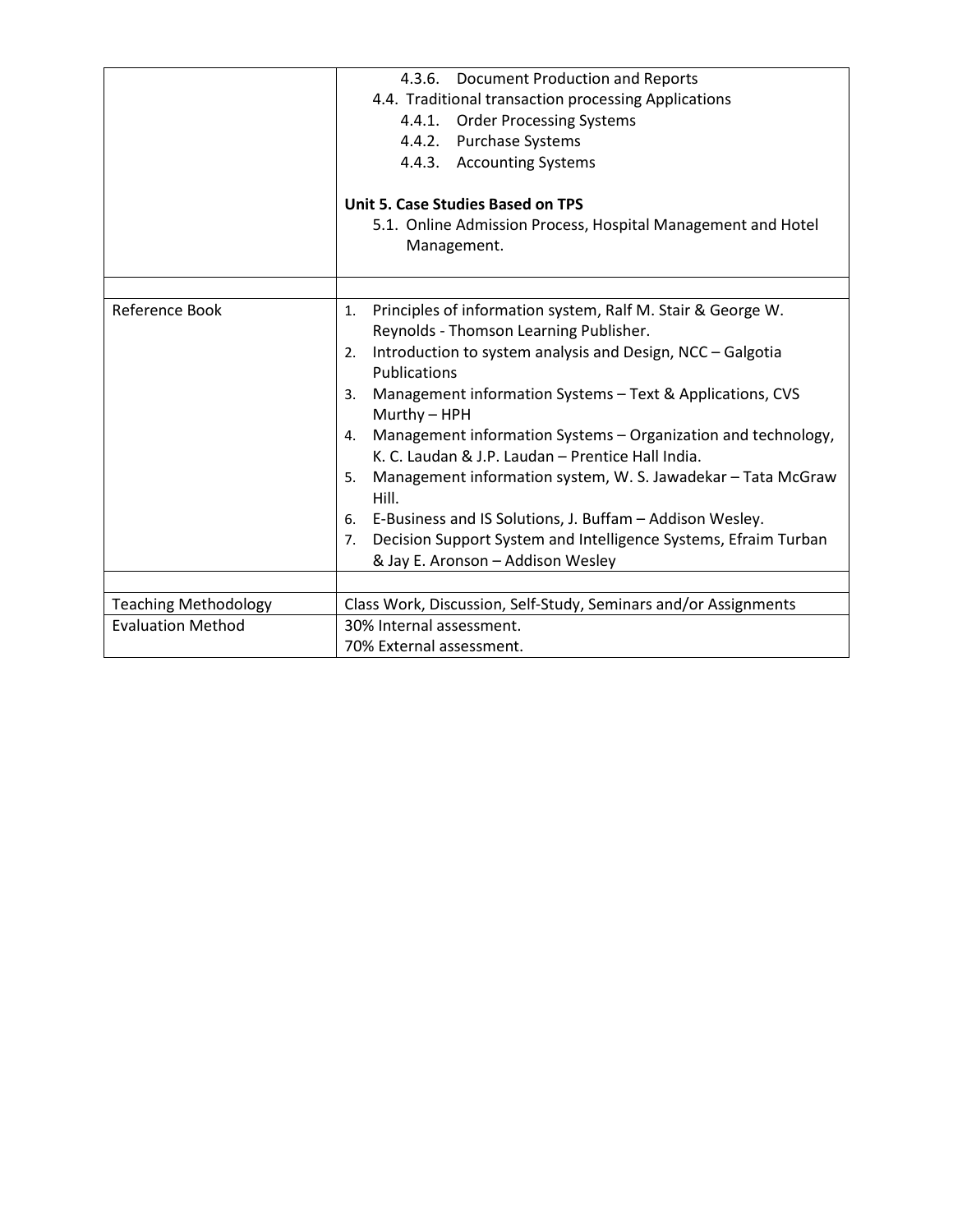## **Course: 402: Software Engineering – II**

| Course Code                | 402                                                                  |
|----------------------------|----------------------------------------------------------------------|
| <b>Course Title</b>        | Software Engineering-II                                              |
| Credit                     | 3                                                                    |
| <b>Teaching per Week</b>   | 3 Hrs                                                                |
| Minimum weeks per Semester | 15 (Including Class work, examination, preparation etc.)             |
| Review / Revision          | <b>June 2018</b>                                                     |
| Purpose of Course          | Computer software engineers apply the principles and techniques of   |
|                            | computer science, engineering, and mathematical analysis to the      |
|                            | design, development, testing, and evaluation of the software and the |
|                            | systems that enable computers to perform their many applications.    |
| Course Objective           | To make students understand steps to design the software.<br>1.      |
|                            | To make students understand various ways to test software.<br>2.     |
|                            | To make students aware of importance of documentation.<br>3.         |
| Pre-requisite              | Basic knowledge of Software Engineering.                             |
| Course Out come            | After learning this subject, students will know the importance of    |
|                            | designing, testing and documenting the software.                     |
|                            |                                                                      |
| <b>Course Content</b>      | Unit 1. System Tools and Techniques                                  |
|                            | 1.1. Flow Diagram of Application                                     |
|                            | 1.1.1. System Outline Chart                                          |
|                            | 1.1.2. System Flow Chart                                             |
|                            | Decision table and Decision Tree<br>1.1.3.                           |
|                            | 1.1.4.<br>Structured Chart (HIPO chart, Warnier-Orr chart)           |
|                            | 1.2. Output Design                                                   |
|                            | 1.3. Input Design                                                    |
|                            | 1.4. UML Diagrams                                                    |
|                            | Introduction<br>1.4.1.                                               |
|                            | 1.4.2. Class Diagram                                                 |
|                            | 1.4.3. Use Case Diagram                                              |
|                            | <b>Unit 2. Information Systems Development</b>                       |
|                            | 2.1. Code Design                                                     |
|                            | 2.2. Test Data Preparations                                          |
|                            | 2.3. Data Creation & Conversion                                      |
|                            |                                                                      |
|                            | <b>Unit 3. Software Testing</b>                                      |
|                            | 3.1. Testing Fundamentals                                            |
|                            | 3.2. Testing Process                                                 |
|                            | 3.3. White box and Black Box Testing                                 |
|                            | 3.4. Unit Testing                                                    |
|                            | 3.5. Integrated Testing                                              |
|                            |                                                                      |
|                            | <b>Unit 4. Application Change Over</b>                               |
|                            | 4.1. Types of Changeover                                             |
|                            | 4.2. User Training                                                   |
|                            | Unit 5. System Documentation and Maintenance                         |
|                            | 5.1. Documentation Essentials                                        |
|                            | 5.2. Documentation Methods                                           |
|                            |                                                                      |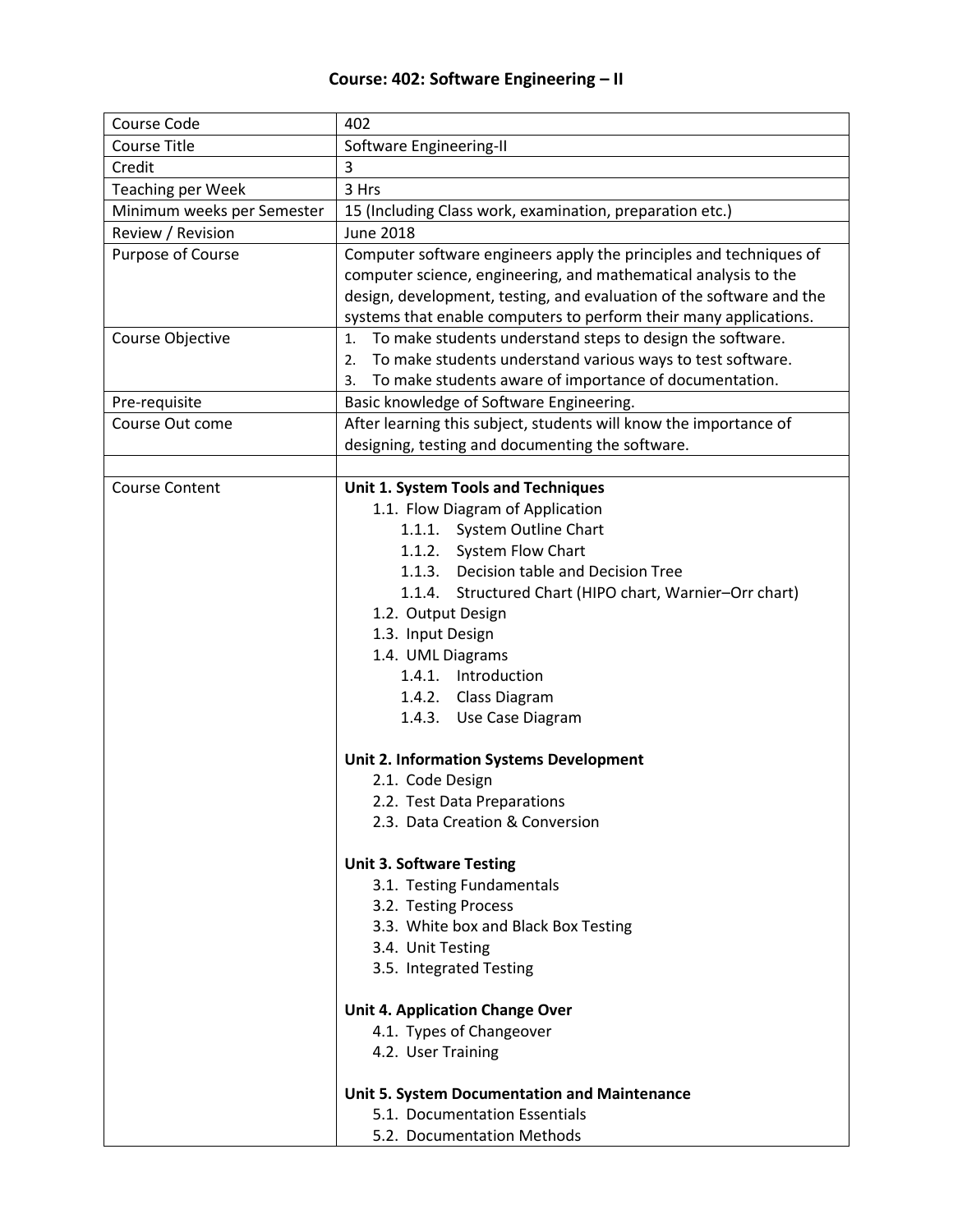|                             | 5.3. Developer and User Manuals<br>5.4. Review & monitoring Of Execution<br>5.5. Application Change Management                                                                                                                                                                                                                                                                                                                                                                                                               |
|-----------------------------|------------------------------------------------------------------------------------------------------------------------------------------------------------------------------------------------------------------------------------------------------------------------------------------------------------------------------------------------------------------------------------------------------------------------------------------------------------------------------------------------------------------------------|
| Reference Book              | Software Engineering - A Practitioners' approach, R. S. Pressman -<br>1.                                                                                                                                                                                                                                                                                                                                                                                                                                                     |
|                             | McGraw Hill<br>Software Engineering concepts, Richard Fairley - McGraw Hill<br>2.<br>System Analysis & Design, Elias M - Galgotia Pub.<br>3.<br>An integrated approach to software engineering, Pankaj Jalote -<br>4.<br>Narosa.<br>Software Engineering a Concise Study - Kelkar - PHI<br>5.<br>System Analysis & Design & Introduction to S/W Engineering, Prof.<br>6.<br>S. Parthasarthy & Prof. B. W. Khalkar<br>Object Oriented Modelling and Designing with UML, Michael R<br>7.<br>Blaha & James R Rumbaugh - Pearson |
| <b>Teaching Methodology</b> | Class Work, Discussion, Self-Study, Seminars and/or Assignments                                                                                                                                                                                                                                                                                                                                                                                                                                                              |
| <b>Evaluation Method</b>    | 30% Internal assessment.<br>70% External assessment.                                                                                                                                                                                                                                                                                                                                                                                                                                                                         |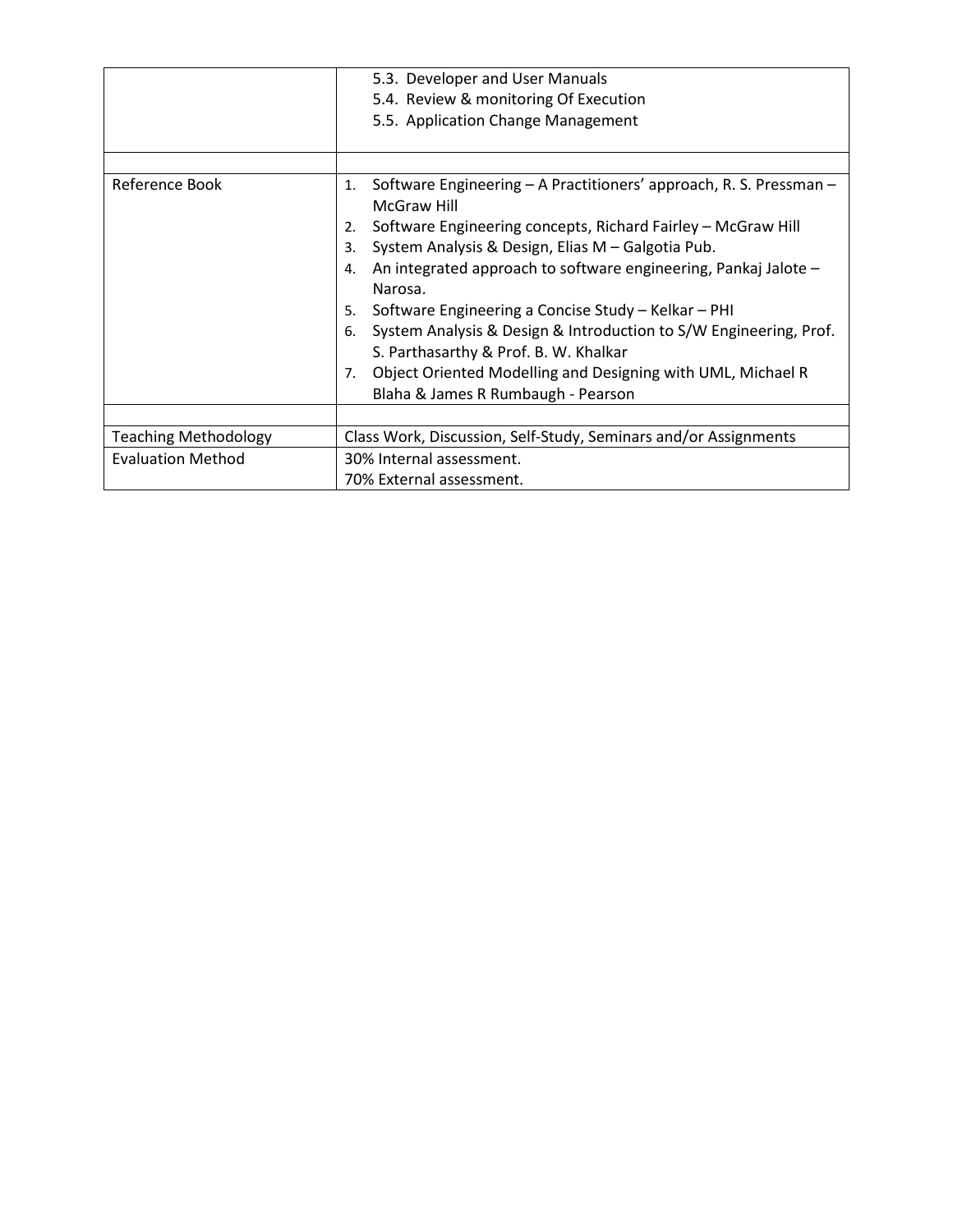## **Course: 403: Java Programming**

| Course Code                | 403                                                                                  |
|----------------------------|--------------------------------------------------------------------------------------|
| <b>Course Title</b>        | Java Programming Language                                                            |
| Credit                     | 4                                                                                    |
| <b>Teaching per Week</b>   | 4 Hrs                                                                                |
| Minimum weeks per Semester | 15 (Including Class work, examination, preparation etc.)                             |
| Review / Revision          | <b>June 2018</b>                                                                     |
| Purpose of Course          | To teach Object Oriented Programming (OOP) concepts through                          |
|                            | programming using Java as the programming language.                                  |
| Course Objective           | 1. To make students understand Object Oriented Programming<br>(OOP).                 |
|                            | To make students understand various inbuilt Java classes and their<br>2.<br>working. |
|                            | 3. To make students understand the importance of OOP<br>methodology.                 |
|                            | To make students understand various types of OOP techniques.<br>4.                   |
| Pre-requisite              | Prior Knowledge of C/C++                                                             |
| Course Out come            | After studying this, students will be able to understand how OOP                     |
|                            | principles work and importance of various coding techniques of OOP.                  |
|                            | This course will also help students to appreciate the role of inbuilt                |
|                            | classes. After successful completion students will be able to follow                 |
|                            | programming methodology and how to apply it in their application.                    |
|                            |                                                                                      |
| <b>Course Content</b>      | Unit 1. Introduction to Java                                                         |
|                            | 1.1. Properties of Java                                                              |
|                            | 1.2. Comparison of java with C++                                                     |
|                            | 1.3. Java Compiler                                                                   |
|                            | 1.4. Java Interpreter                                                                |
|                            |                                                                                      |
|                            | <b>Unit 2. Basic Concepts</b>                                                        |
|                            | 2.1. Identifier, Literals, Operators, Variables<br>2.2. Keywords                     |
|                            | 2.3. Data Types                                                                      |
|                            | 2.4. Branching: If - Else, Switch                                                    |
|                            | 2.5. Looping: While, Do-while, For                                                   |
|                            | 2.6. Type Casting                                                                    |
|                            | 2.7. Strings                                                                         |
|                            | 2.7.1.<br><b>Basic String operations</b>                                             |
|                            | 2.7.2. String comparison                                                             |
|                            | 2.7.3. String Buffer class.                                                          |
|                            |                                                                                      |
|                            | <b>Unit 3. Classes and Objects</b>                                                   |
|                            | 3.1. Simple Class, Field                                                             |
|                            | 3.2. Access Controls, Object creation                                                |
|                            | 3.3. Construction and Initialization                                                 |
|                            | 3.4. Methods, this pointer                                                           |
|                            | 3.5. Overloading Methods & Constructors.                                             |
|                            | 3.6. Static members, static block, static class                                      |
|                            | 3.7. Inheritance, super, abstract class, overriding methods                          |
|                            | 3.8. Interfaces                                                                      |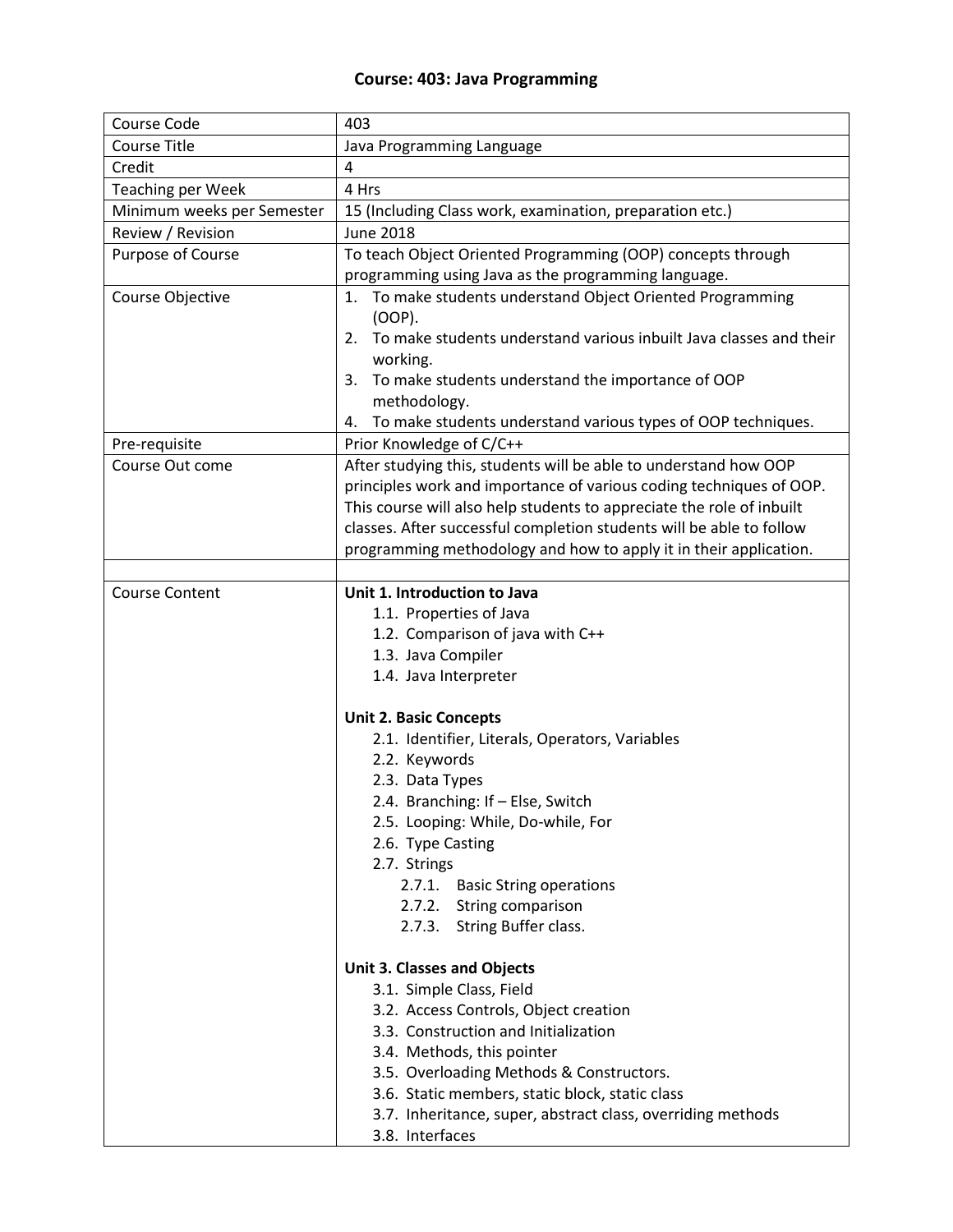|                             | 3.8.1. Introduction to Interfaces.                                            |
|-----------------------------|-------------------------------------------------------------------------------|
|                             | 3.8.2. Interface Declaration.                                                 |
|                             | 3.8.3. Inheriting and Hiding Concepts.                                        |
|                             | 3.8.4. Inheriting, Overloading and Overriding Methods.                        |
|                             | 3.8.5. Interfaces Implementations.                                            |
|                             |                                                                               |
|                             | Unit 4. Packages, The Applet Classes                                          |
|                             | 4.1. Package Naming, Type Imports                                             |
|                             | 4.2. Package Access, Package Contents                                         |
|                             | 4.3. Package Object and Specification                                         |
|                             | 4.4. Applet Basics, Applet Architecture                                       |
|                             | 4.5. Applet skeleton, Applet Display Methods                                  |
|                             | 4.6. HTML APPLET Tag ( <applet>), Applet Viewer</applet>                      |
|                             | 4.7. Passing Parameters to Applets                                            |
|                             | <b>Unit 5. Exceptions</b>                                                     |
|                             | 5.1. Introduction to Exceptions                                               |
|                             | 5.2. Exception Types, User defined Exception                                  |
|                             | 5.3. Throw, Throws                                                            |
|                             | 5.4. Try, Catch and Finally                                                   |
|                             | 5.5. Thread                                                                   |
|                             | 5.5.1. Introduction to Threads                                                |
|                             | 5.5.2. Thread Model                                                           |
|                             | 5.5.3. Priority of Threads                                                    |
|                             | 5.5.4. Inter Thread Communication                                             |
|                             |                                                                               |
|                             | 5.5.5. Synchronization                                                        |
|                             |                                                                               |
| Reference Books             | Java Programming Language - Ken Arnold James Gosling, David<br>1.             |
|                             | Holmes: - Addison Wesley (Pearson Education)                                  |
|                             | Java - The complete reference, - Herbert Schildt: - Tata McGraw<br>2.<br>Hill |
|                             | Java 2 From Scratch: - Steven Haines: - PHI.<br>3.                            |
|                             | Programming in Java - E-Balaguruswamy: - Tata McGraw Hill                     |
|                             | 4.<br>Java: How to Program: - Deitel & Deitel: - PHI                          |
|                             | 5.                                                                            |
| <b>Teaching Methodology</b> | Class Work, Discussion, Self-Study, Seminars and/or Assignments               |
| <b>Evaluation Method</b>    | 30% Internal assessment.                                                      |
|                             | 70% External assessment.                                                      |
|                             |                                                                               |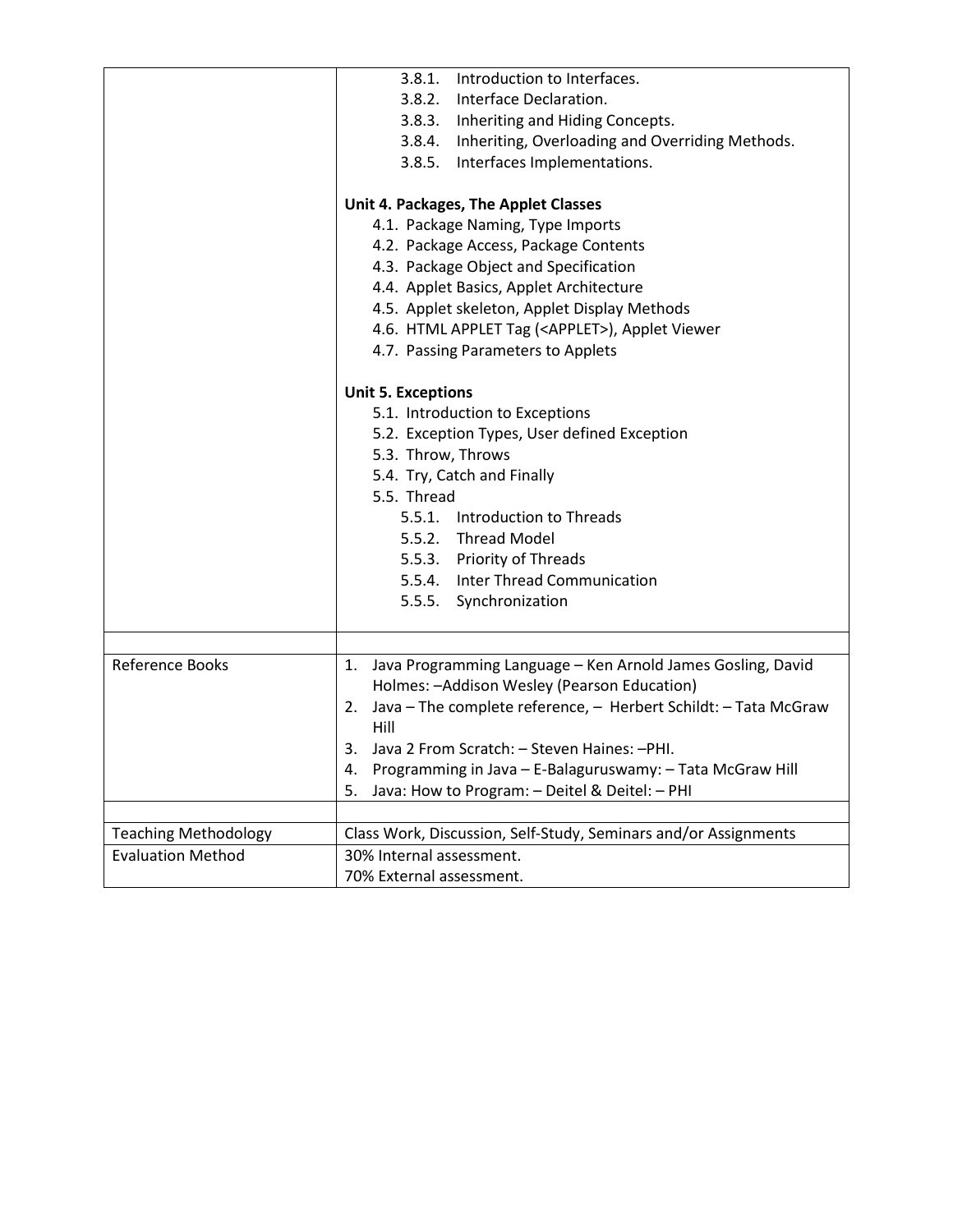## **Course: 404: .NET Programming**

| Course Code                | 404                                                                    |
|----------------------------|------------------------------------------------------------------------|
| <b>Course Title</b>        | .NET PROGRAMMING                                                       |
| Credit                     | 4                                                                      |
| <b>Teaching per Week</b>   | 4 Hrs                                                                  |
| Minimum weeks per Semester | 15 (Including Class work, examination, preparation etc.)               |
| Review / Revision          | <b>June 2018</b>                                                       |
| Purpose of Course          | This syllabus has been prepared for the beginners to help them         |
|                            | understand basic VB.Net programming. After completing this, students   |
|                            | will get a moderate level of expertise in VB .Net programming from     |
|                            | where they can take themselves to next levels.                         |
| <b>Course Objective</b>    | To make students understand VB.Net as simple, modern, object-          |
|                            | oriented computer programming language developed by Microsoft to       |
|                            | combine the power of .NET Framework and the CLR with the               |
|                            | productivity benefits that are the hallmark of Visual Basic.           |
|                            | To make students understand basic VB.Net programming and will also     |
|                            | take through various advanced concepts related to VB.Net               |
|                            | programming language.                                                  |
| Pre-requisite              | The students of BCA should have skills in Programming techniques       |
|                            | using Object Oriented Concepts.                                        |
| Course Out come            | After studying this course, students will be able to understand the    |
|                            | basic concepts of .Net framework and importance of various coding      |
|                            | techniques. This course will also help students understand the role of |
|                            | CLR. After successful completion students will be able to follow       |
|                            | programming methodology and how to apply it for their application.     |
|                            |                                                                        |
| <b>Course Content</b>      | Unit 1. Overview of Microsoft .NET Framework                           |
|                            | 1.1. The .NET Framework                                                |
|                            | 1.1.1. Managed Code MSIL, Metadata and JIT Compilation -               |
|                            | Automatic Memory Management.                                           |
|                            | 1.2. The Common Language Runtime (CLR)                                 |
|                            | 1.3. The .NET Framework class Library                                  |
|                            |                                                                        |
|                            | Unit 2. Programming in Visual basic .net                               |
|                            | 2.1. IDE                                                               |
|                            | 2.2. Variables and Data Types                                          |
|                            | 2.2.1. Boxing and Unboxing                                             |
|                            | 2.2.2. Enumerations                                                    |
|                            | 2.2.3.<br>Data Type Conversion Functions                               |
|                            | 2.2.4.<br><b>Statements</b>                                            |
|                            | 2.3. String & Date Functions and Methods                               |
|                            | 2.4. Modules, Procedures and Functions                                 |
|                            | Passing variable number of arguments<br>2.4.1.                         |
|                            | Optional arguments<br>2.4.2.                                           |
|                            | 2.5. Using Arrays and Collections                                      |
|                            | 2.6. Control Flow Statements<br>2.6.1. Conditional Statements          |
|                            |                                                                        |
|                            | 2.6.2. Loop Statements                                                 |
|                            | 2.6.3. MsgBox and InputBox                                             |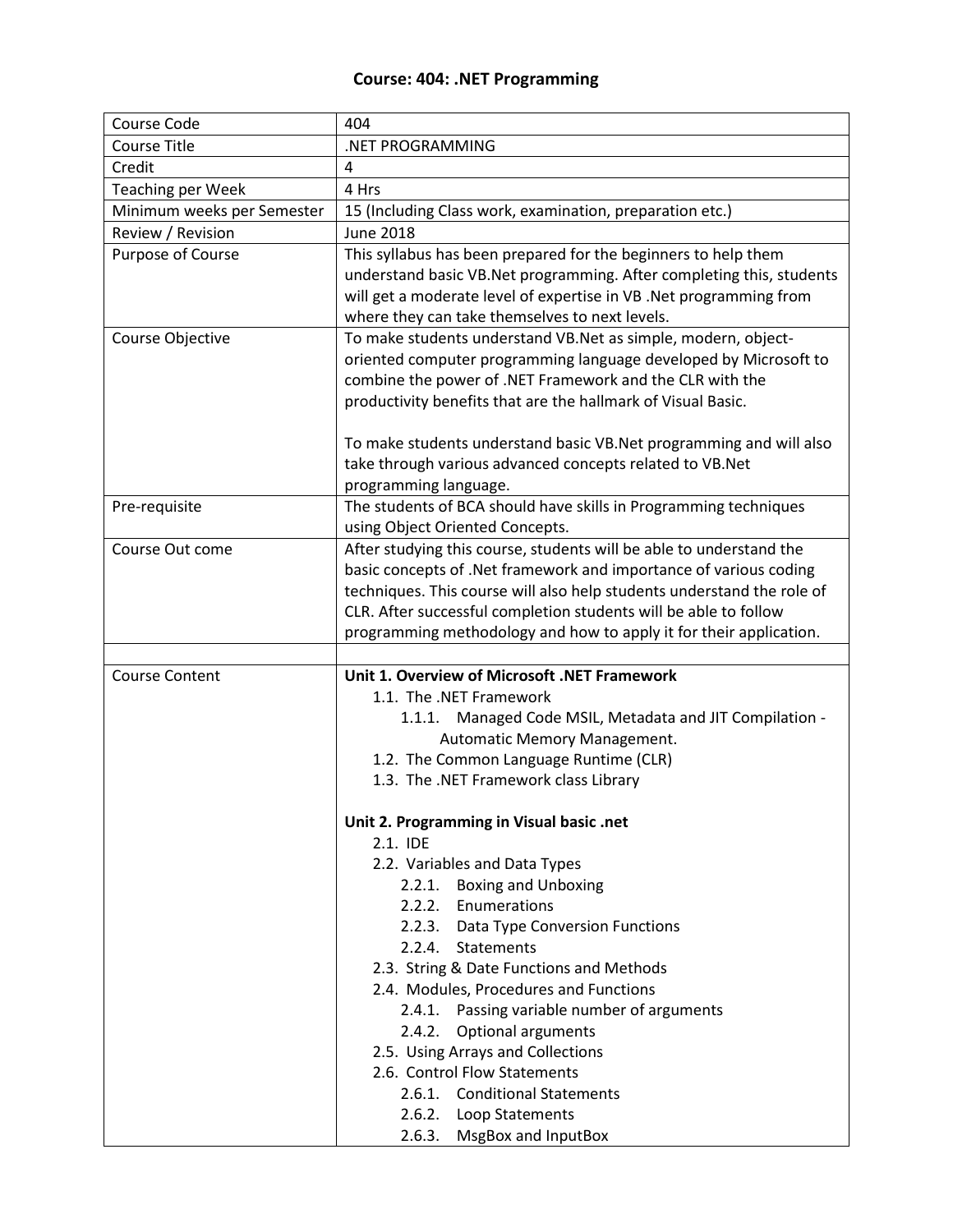|                                                         | Unit 3. Introduction to Windows controls<br>3.1. Working with Tool Box Controls<br>3.1.1. Common controls - Label, Text Box, Button, Check Box,<br>Radio Button, Date Time Picker, List Box, Combo box,<br>Picture Box, Rich Text Box, Tree View, Tool Tip,<br>Progress bar, Masked Text box, Notify Icon, Link Label,<br>Checked List box<br>3.1.2. Container Controls<br>3.1.3. Data - Data Set, Data Grid<br>3.1.4. Component - Image list, error provider, Help provider,<br>Timer<br>3.2. Working with Menus and Dialogue Boxes<br>3.3. Exception Handling<br>3.3.1. Structured Error Handling<br>3.3.2. Unstructured Error Handling                                                                                                                                                         |
|---------------------------------------------------------|---------------------------------------------------------------------------------------------------------------------------------------------------------------------------------------------------------------------------------------------------------------------------------------------------------------------------------------------------------------------------------------------------------------------------------------------------------------------------------------------------------------------------------------------------------------------------------------------------------------------------------------------------------------------------------------------------------------------------------------------------------------------------------------------------|
|                                                         | <b>Unit 4. Object Oriented Programming</b><br>4.1. Creating Classes, Object Construction & Destruction<br>4.1.1. Properties, Methods, Events<br>4.1.2. Access Specifiers: Public, Private, Protected, Protected<br>Friend<br>4.1.3. Me, MyBase and MyClass keywords<br>4.2. Abstraction, Encapsulation & Polymorphism<br>4.3. Interfaces & Inheritance                                                                                                                                                                                                                                                                                                                                                                                                                                            |
|                                                         | Unit 5. Database access using ADO.NET<br>5.1. Visual Database Tools<br>5.2. ADO .NET Object Model<br>5.3. ADO .NET Programming                                                                                                                                                                                                                                                                                                                                                                                                                                                                                                                                                                                                                                                                    |
| Reference Book                                          | 1. Visual Basic .NET Programming (Black Book) - By Steven Son<br>Holzner, DreamTech Publication<br>Mastering Visual Basic.NET by Evangelos Petroutsos BPB<br>2.<br>Publication<br>Moving to VB.NET: Strategies, Concepts, and Code - by Dan<br>3.<br>Appleman - Apress Publication<br>Microsoft Visual Basic .NET Step by Step - by Michael Halvorson,<br>4.<br>PHI Publication<br>Database Programming with Visual Basic.NET and ADO.NET - by F.<br>5.<br>Scott Barker - Sams Publication<br>Beginning .NET Web Services Using Visual Basic .NET - by Joe<br>6.<br>Bustos and Karlli Watson, Wrox Publication<br>.NET - Complete Development Cycle - by G. Lenz, T. Moeller,<br>7.<br>Pearson Education<br>Professional VB.NET, 2nd Edition - by Fred Barwell, et al - Wrox<br>8.<br>Publication |
| <b>Teaching Methodology</b><br><b>Evaluation Method</b> | Class Work, Discussion, Self-Study, Seminars and/or Assignments<br>30% Internal assessment.<br>70% External assessment.                                                                                                                                                                                                                                                                                                                                                                                                                                                                                                                                                                                                                                                                           |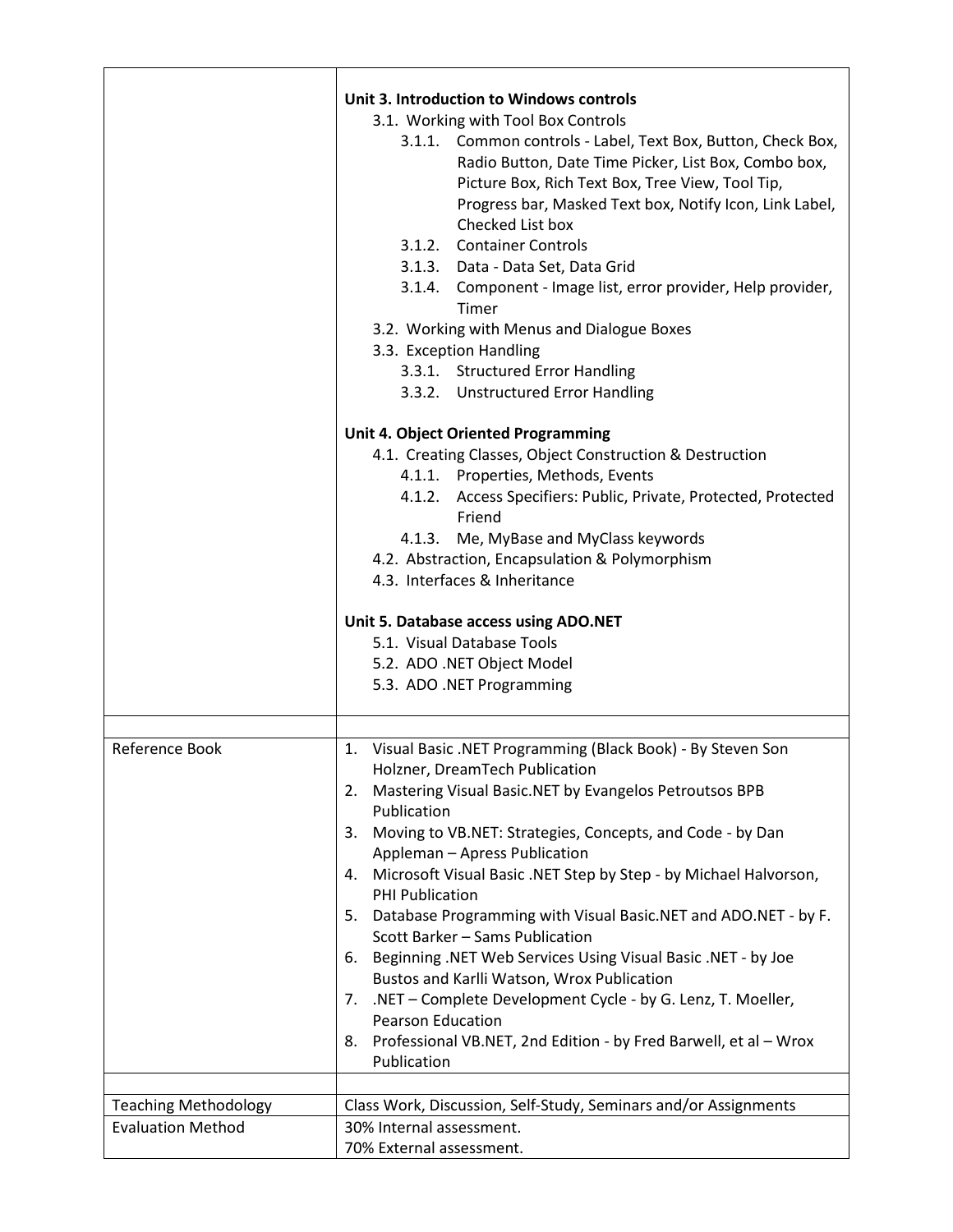## **Course: 405: Web Designing**

| Course Code                | 405                                                                                                                                                                                                                                                                                                                                                                                                                                                                                                     |
|----------------------------|---------------------------------------------------------------------------------------------------------------------------------------------------------------------------------------------------------------------------------------------------------------------------------------------------------------------------------------------------------------------------------------------------------------------------------------------------------------------------------------------------------|
| <b>Course Title</b>        | <b>Web Designing</b>                                                                                                                                                                                                                                                                                                                                                                                                                                                                                    |
| Credit                     | 4                                                                                                                                                                                                                                                                                                                                                                                                                                                                                                       |
| <b>Teaching per Week</b>   | 4 Hrs                                                                                                                                                                                                                                                                                                                                                                                                                                                                                                   |
| Minimum weeks per Semester | 15 (Including class work, examination, preparation etc.)                                                                                                                                                                                                                                                                                                                                                                                                                                                |
| Review / Revision          | <b>June 2018</b>                                                                                                                                                                                                                                                                                                                                                                                                                                                                                        |
| Purpose of Course          | Design is the process of collecting ideas, and aesthetically arranging<br>and implementing them, guided by certain principles for a specific<br>purpose. Web design is a similar process of creation, with the intention<br>of presenting the content on electronic web pages, which the end-<br>users can access through the internet with the help of a web browser.<br>This course deals with designing of websites.                                                                                 |
| Course Objective           | To make students aware of web terminology and website development<br>tools. The student can know the real functions of website<br>development.                                                                                                                                                                                                                                                                                                                                                          |
| Pre-requisite              | Basic knowledge of Windows based applications. Some very basic<br>acquaintance with computers and the www is assumed.                                                                                                                                                                                                                                                                                                                                                                                   |
| Course outcome             | The students will be able to create, organize and design websites.                                                                                                                                                                                                                                                                                                                                                                                                                                      |
|                            |                                                                                                                                                                                                                                                                                                                                                                                                                                                                                                         |
| <b>Course Content</b>      | Unit 1. Introduction to Html<br>1.1. Difference between HTML and HTML5<br>1.2. Structure of HTML page<br>1.3. Text Formatting Tags<br>1.4. Block Formatting Tags (header, footer, aside, nav, div, h1-h6,<br>p, hr, pre, section, blockquote, abbr)<br>1.5. Lists<br>1.6. Links and bookmarks<br>1.7. Tables<br>1.8. Form controls (with HTML5 input types colour, email, url,<br>number, date, range)<br>1.9. Frames<br>1.10. Image and Image Maps<br>1.11.HTML5 Audio & Video Tags                    |
|                            | Unit 2. Introduction to CSS<br>2.1 Introduction to CSS (What is CSS?, Use of CSS)<br>2.2 Benefits of Cascading Style Sheets<br>2.3 Applying a style sheet to a document<br>2.3.1. External Style Sheet<br>2.3.2. Importing Style Sheet<br>2.3.3. Embedding style sheet<br>2.3.4. Inline Style<br>2.4 Properties: Font, Text, Margin, Border, List, Colour &<br>Background, Box<br>Unit 3. Java Script<br>3.1 Static, Dynamic and Active Page<br>3.2 DHTML Events<br>3.2.1 Window, Form, Keyboard, Mouse |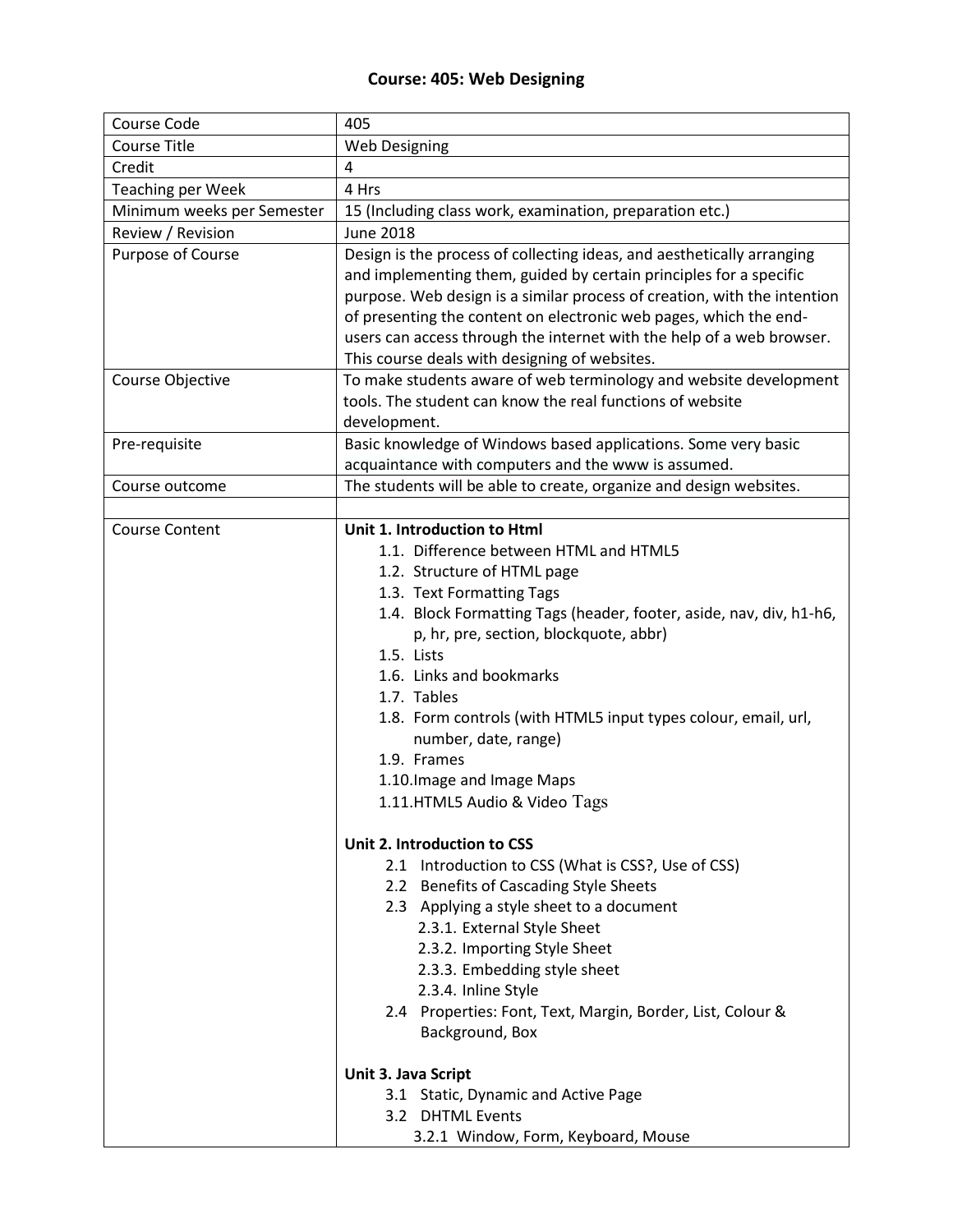|                             | 3.3 Java Script                                                                                                                                                                        |
|-----------------------------|----------------------------------------------------------------------------------------------------------------------------------------------------------------------------------------|
|                             | 3.3.1 Overview of Client & Server-Side Scripting                                                                                                                                       |
|                             | 3.3.2 Structure of JavaScript                                                                                                                                                          |
|                             | 3.3.3 Data Types and Variables                                                                                                                                                         |
|                             | 3.3.4 Operators: Arithmetic Operator, Assignment Operator,<br>Comparison Operator, Logical Operator, Conditional<br>Operator<br>3.3.5 Control Structure: If Else, While, Do While, For |
|                             | 3.3.6 Functions                                                                                                                                                                        |
|                             | Unit 4. Design Web Sites Using Bootstrap                                                                                                                                               |
|                             | 4.1. Bootstrap Introduction                                                                                                                                                            |
|                             | 4.2. Grid Structure                                                                                                                                                                    |
|                             | 4.3. Table, Colours, Alerts, Form Controls                                                                                                                                             |
|                             | 4.4. Buttons and Button Groups                                                                                                                                                         |
|                             | <b>Unit 5. Hosting Web Pages</b>                                                                                                                                                       |
|                             | 5.1. Domain Name System                                                                                                                                                                |
|                             | 5.2. Concept of Uploading the Web-site                                                                                                                                                 |
|                             | 5.3. Protocols                                                                                                                                                                         |
|                             | 5.4. Window based FTP (Upload & Download)                                                                                                                                              |
|                             | 5.5. Role of Web Server in Web Publishing                                                                                                                                              |
|                             | 5.6. Communication between Web Server & Web Browser                                                                                                                                    |
|                             |                                                                                                                                                                                        |
| Reference Books             | 1. Advanced HTML companion - Keith S. & Roberts - AP Professional<br>2. HTML & CSS: The Complete Reference - Thomas Powell - McGraw<br><b>Hill Education</b>                           |
|                             | 3. HTML Unleased, Darnell Rick - Techmedia                                                                                                                                             |
|                             | HTML, XHTML, and CSS Bible - Steven M. Schafe - Wiley<br>4.                                                                                                                            |
|                             | Publications                                                                                                                                                                           |
|                             | 5. Cascading Style Sheets- The Definitive Guide, E. A Meyer - O'Reilly                                                                                                                 |
|                             | Java Scripting Programming for Absolute Beginner, Harris - PHI<br>6.                                                                                                                   |
|                             | JavaScript Step by Step, Suehring - PHI<br>7.                                                                                                                                          |
|                             | Bootstrap in 24 Hours, Sams Teach Yourself - Jennifer Kyrnin<br>8.                                                                                                                     |
|                             | Learning Bootstrap 4 - Matt Lambert - Packt Publishing<br>9.                                                                                                                           |
|                             | 10. Bootstrap Responsive Web Development - Jake Spurlock - O'Reilly<br>Media.                                                                                                          |
|                             |                                                                                                                                                                                        |
| <b>Teaching Methodology</b> | Class Work, Discussion, Self-Study, Seminars and/or Assignments                                                                                                                        |
| <b>Evaluation Method</b>    | 30% Internal assessment.                                                                                                                                                               |
|                             | 70% External assessment.                                                                                                                                                               |